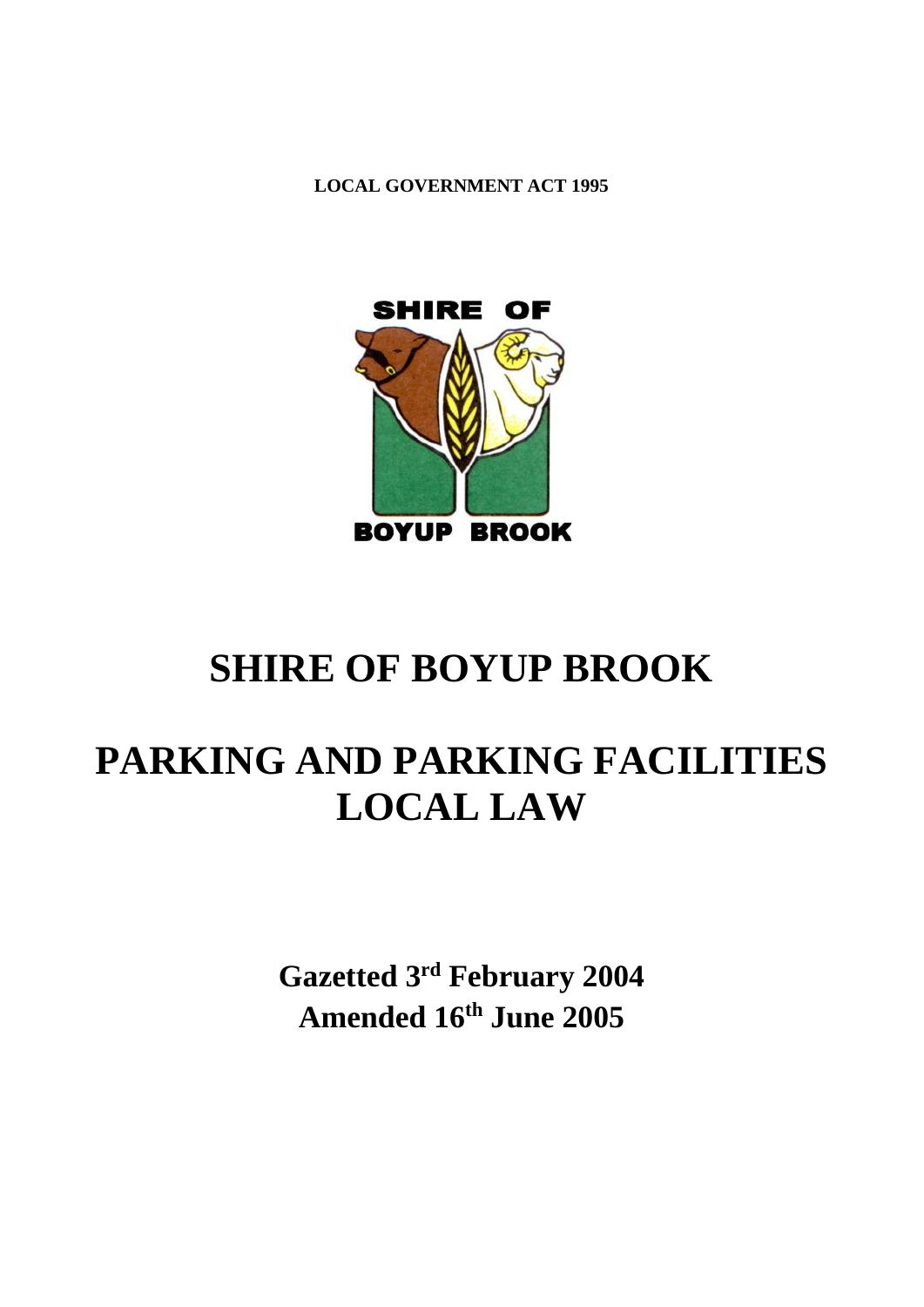# **TABLE OF CONTENTS**

| 1.               |      |                                                                               |  |
|------------------|------|-------------------------------------------------------------------------------|--|
|                  | 1.1  |                                                                               |  |
|                  | 1.2  |                                                                               |  |
|                  | 1.3  |                                                                               |  |
|                  | 1.4  |                                                                               |  |
|                  | 1.5  |                                                                               |  |
|                  | 1.6  |                                                                               |  |
|                  | 1.7  |                                                                               |  |
|                  | 1.8  |                                                                               |  |
| 2.               |      | PART 2 - PARKING STALLS AND PARKING STATIONS14                                |  |
|                  | 2.1  |                                                                               |  |
|                  | 2.2  |                                                                               |  |
| 3.               |      |                                                                               |  |
|                  | 3.1  |                                                                               |  |
|                  | 3.2  |                                                                               |  |
|                  | 3.3  |                                                                               |  |
|                  | 3.4  |                                                                               |  |
|                  | 3.5  |                                                                               |  |
|                  | 3.6  | Authorized person may order vehicle on thoroughfare to be moved 18            |  |
|                  | 3.7  |                                                                               |  |
|                  | 3.8  |                                                                               |  |
|                  | 3.9  | No parking of vehicles exposed for sale and in other circumstances19          |  |
|                  | 3.10 |                                                                               |  |
|                  | 3.11 |                                                                               |  |
|                  | 3.12 | Suspension of parking limitations for urgent, essential or official duties 20 |  |
| $\overline{4}$ . |      |                                                                               |  |
|                  | 4.1  |                                                                               |  |
| 5.               |      | <b>PART 5 - STOPPING IN ZONES FOR PARTICULAR VEHICLES20</b>                   |  |
|                  | 5.1  |                                                                               |  |
|                  | 5.2  |                                                                               |  |
|                  | 5.3  |                                                                               |  |
|                  | 5.4  |                                                                               |  |
| 6.               |      | PART 6 - OTHER PLACES WHERE STOPPING IS RESTRICTED 21                         |  |
|                  | 6.1  |                                                                               |  |
|                  | 6.2  |                                                                               |  |
|                  | 6.3  |                                                                               |  |
|                  | 6.4  |                                                                               |  |
|                  | 6.5  |                                                                               |  |
|                  | 6.6  |                                                                               |  |
|                  | 6.7  |                                                                               |  |
|                  | 6.8  |                                                                               |  |
|                  | 6.9  |                                                                               |  |
|                  | 6.10 |                                                                               |  |
|                  | 6.11 |                                                                               |  |
|                  | 6.12 |                                                                               |  |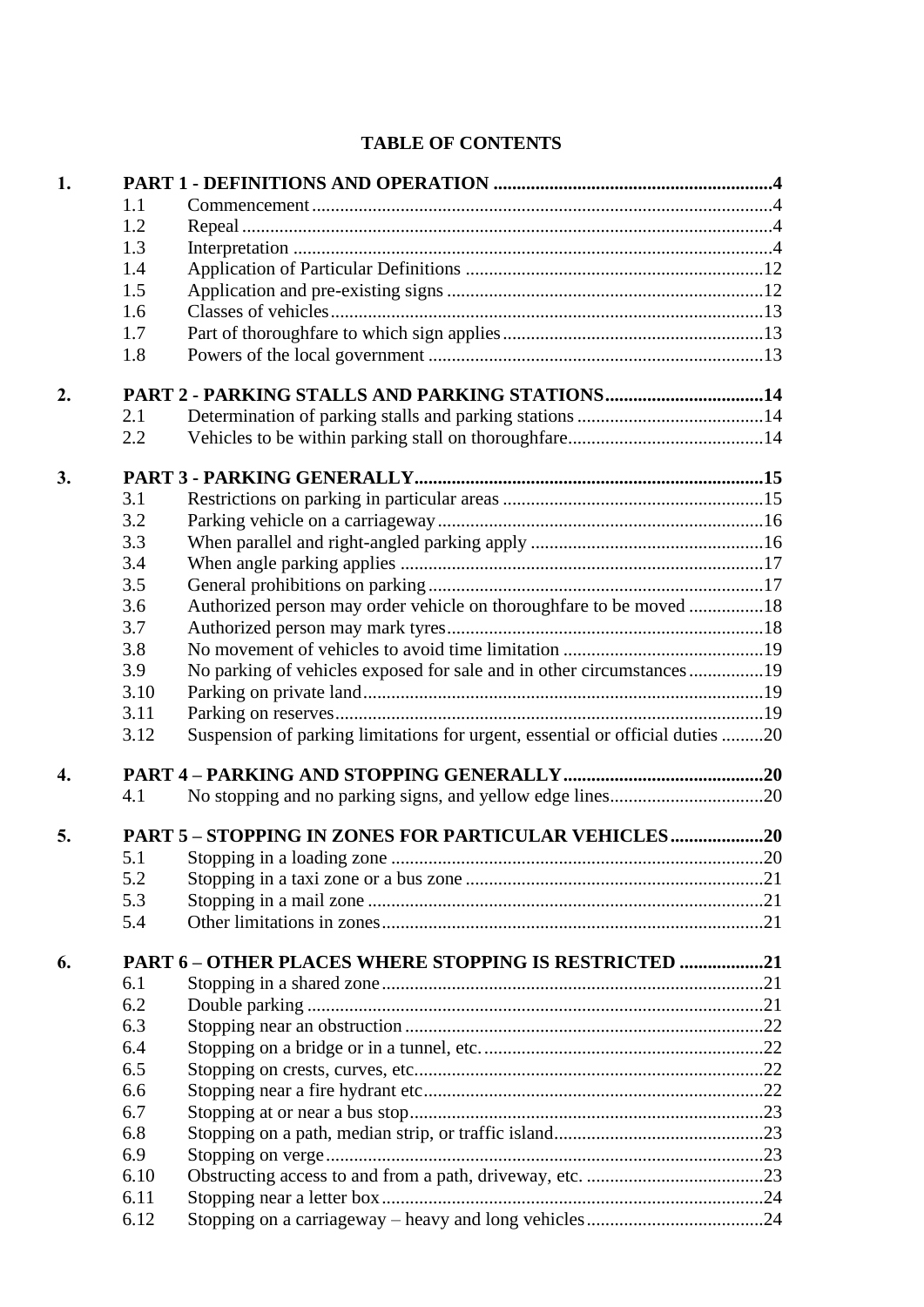|              | 6.13                 |                                                                                 |  |
|--------------|----------------------|---------------------------------------------------------------------------------|--|
|              | 6.14                 |                                                                                 |  |
|              | 6.15                 |                                                                                 |  |
| 7.           |                      |                                                                                 |  |
|              | 7.1                  |                                                                                 |  |
|              | 7.2                  |                                                                                 |  |
|              | 7.3                  |                                                                                 |  |
|              | 7.4                  |                                                                                 |  |
|              | 7.5                  |                                                                                 |  |
|              | 7.6                  |                                                                                 |  |
| 8.           |                      |                                                                                 |  |
|              | 8.1                  |                                                                                 |  |
|              | 8.2                  | Averment on complaint as to clause 1.5(2) agreementError! Bookmark not defined. |  |
|              | 8.3                  |                                                                                 |  |
|              | <b>SCHEDULE 1 27</b> |                                                                                 |  |
|              |                      |                                                                                 |  |
|              | <b>SCHEDULE 2 28</b> |                                                                                 |  |
|              |                      |                                                                                 |  |
|              | <b>SCHEDULE 3 32</b> |                                                                                 |  |
| <b>FORMS</b> |                      | 32                                                                              |  |
| <b>FORM1</b> |                      | 32                                                                              |  |
| <b>FORM2</b> |                      | 34                                                                              |  |
| <b>FORM3</b> |                      | 36                                                                              |  |
| <b>FORM4</b> |                      | 38                                                                              |  |
|              | <b>SCHEDULE 4 39</b> |                                                                                 |  |
|              |                      |                                                                                 |  |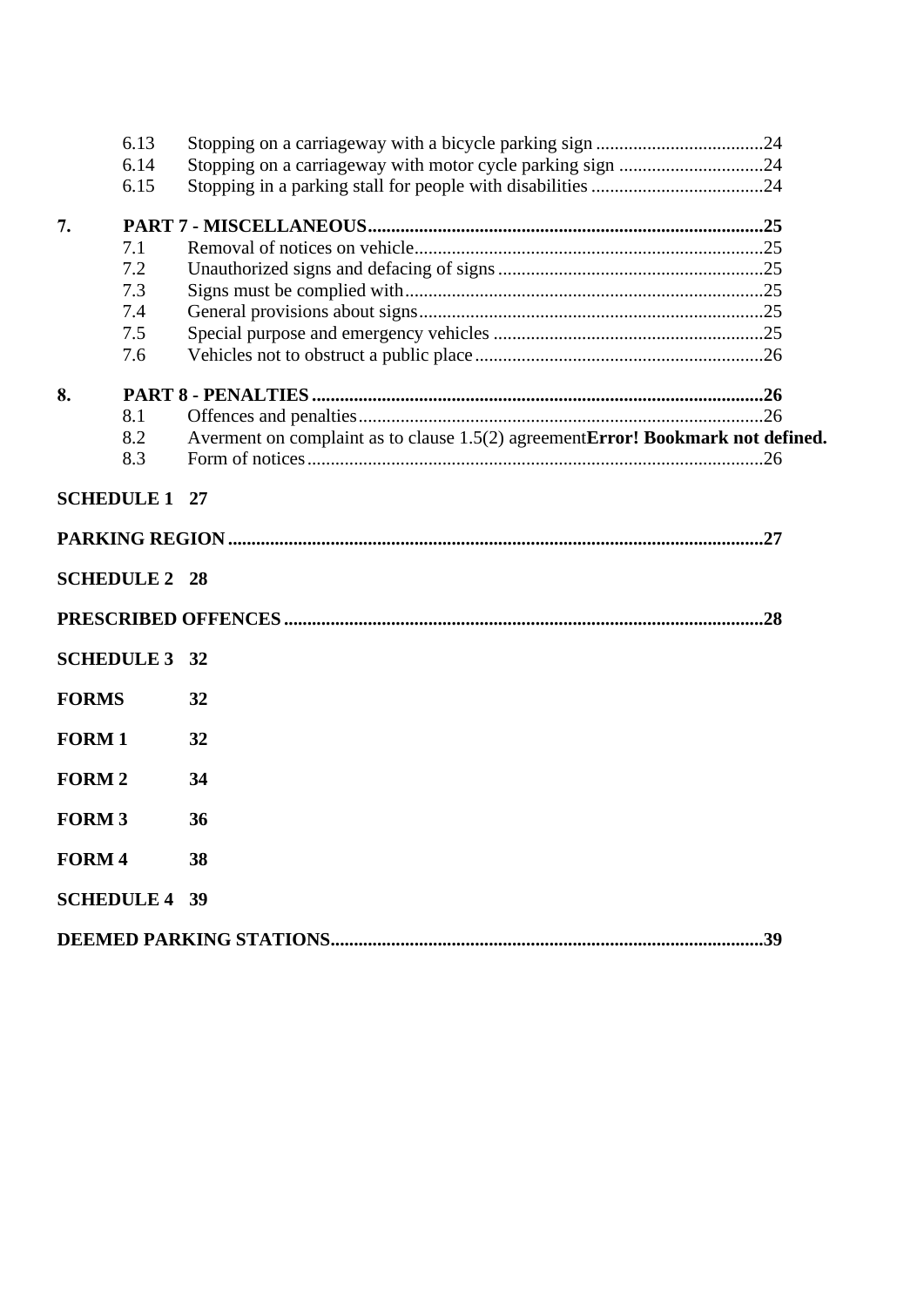### **LOCAL GOVERNMENT ACT 1995**

#### **Shire of Boyup Brook**

## **PARKING AND PARKING FACILITIES LOCAL LAW**

Under the powers conferred by the *Local Government Act 1995* and under all other powers, the Council of the Shire of Boyup Brook resolved to make the following Local Law on the 20<sup>th</sup> day of November 2003.

### **1. PART 1 - DEFINITIONS AND OPERATION**

#### 1.1 **Commencement**

This Local Law will come into operation on the fourteenth day after the day on which it is published in the Government Gazette.

#### 1.2 **Repeal**

The Shire of Boyup Brook Local Laws Relating to Parking Facilities, published in the Government Gazette of 26 June 1981, are repealed.

#### 1.3 **Interpretation**

In this Local Law unless the context otherwise requires:

**'ACROD sticker'** has the meaning given to it by the Code;

**'Act'** means the *Local Government Act* 1995;

**'Authorized Person'** means a person authorized by the local government under section 9.10 of the Act, to perform any of the functions of an Authorized Person under this Local Law;

**'authorized vehicle'** means a vehicle authorized by the local government, Chief Executive Officer, Authorized Person or by any written law to park on a thoroughfare or parking facility;

**'bicycle'** has the meaning given to it by the Code;

Note: The Code defines 'bicycle' to mean:

'*a vehicle with 2 or more wheels that is built to be propelled by human power through a belt, chain or gears (whether or not it has an auxiliary motor):*

- *(a) including a pedicab, penny-farthing and tricycle; but*
- *(b) not including a wheelchair, wheeled recreational device, wheeled toy, scooter or a power-assisted pedal cycle (if the motor is operating);*'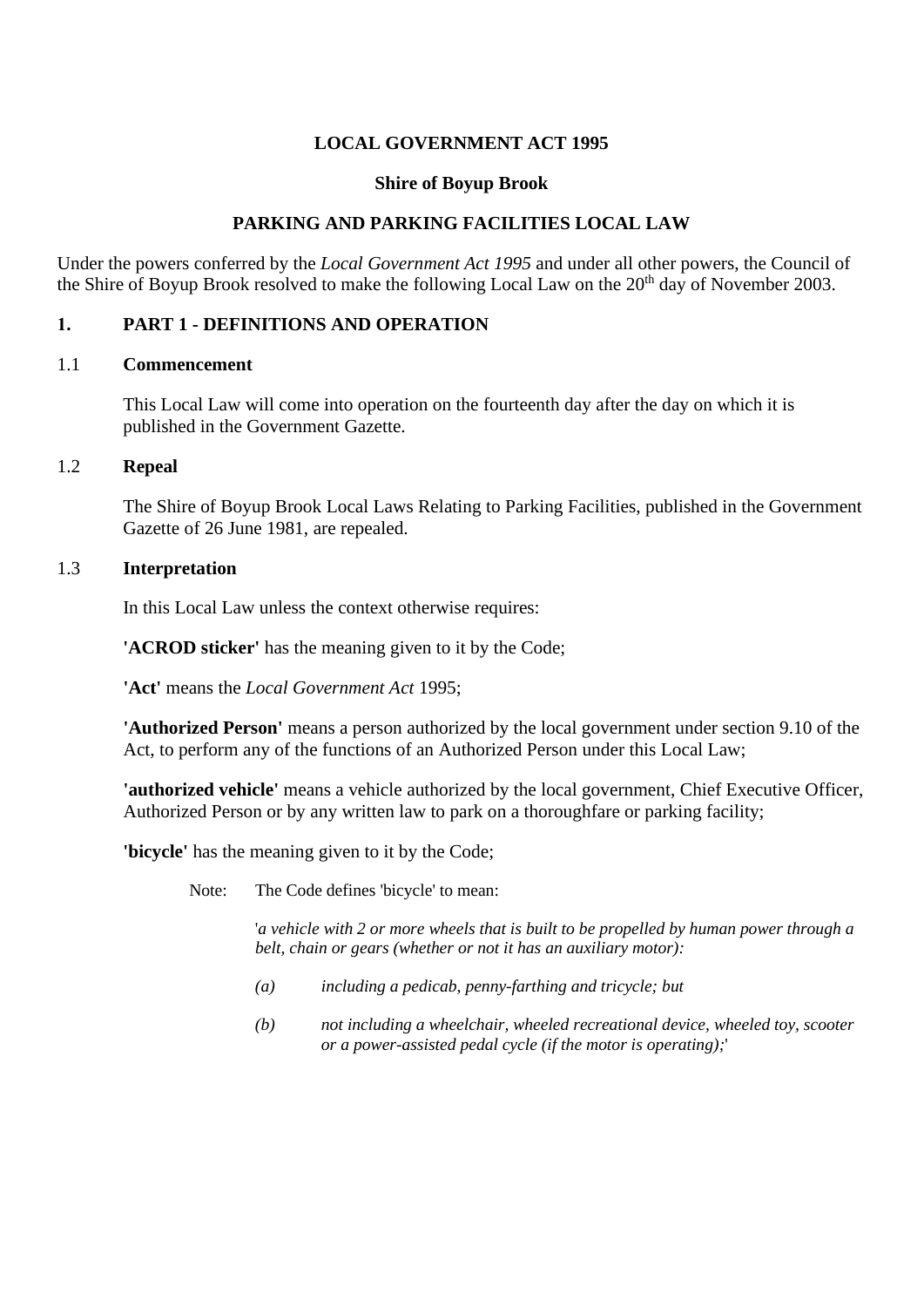**'bicycle path'** has the meaning given to it by the Code;

Note: The Code defines 'bicycle path' to mean:

*'a length of path beginning at a 'bicycle path' sign or a 'bicycle path' road marking and ending at the nearest of the following:*

- *(a) an 'end bicycle path' sign, or an 'end bicycle path' road marking;*
- *(b) a 'separated footpath' sign or a 'separated footpath' road marking;*
- *(c) a carriageway;*
- *(d) the end of the path;'*

**'bus'** has the meaning given to it by the Code;

Note: The Code defines 'bus' to mean:

*'a motor vehicle, built mainly to carry people, that seats over 12 adults (including the driver)'.*

**'bus embayment'** has the meaning given to it by the Code;

Note: The Code defines 'bus embayment' to mean:

'*an embayment at the side of a carriageway, designed so that a public bus can be driven into it, for the purpose of allowing passengers to alight or enter, without impeding the flow of traffic on that carriageway, but does not include a bus lane'.*

**'bus stop'** has the meaning given to it by the Code;

Note: The Code defines 'bus stop' to mean:

'*a length of carriageway commencing 20m on the approach side of, and ending 10m on the departure side of, a post indicating that public busses stop at that 'point''.*

**'bus zone'** has the meaning given to it by the Code;

Note: The Code defines 'bus zone' to mean:

'*a length of carriageway to which a 'bus zone' sign applies.*'

**'caravan'** means a vehicle that is fitted or designed to allow human habitation and which is drawn by another vehicle, or which is capable of self-propulsion;

**'carriageway'** means a portion of thoroughfare that is improved, designed or ordinarily used for vehicular traffic and includes the shoulders, and areas, including embayments, at the side or centre of the carriageway, used for the stopping or parking of vehicles; and where a thoroughfare has two or more of those portions divided by a median strip, the expression means each of those portions, separately;

**'centre'** in relation to a carriageway, means a line or a series of lines, marks or other indications:

(a) for a two-way carriageway – placed so as to delineate vehicular traffic travelling in different directions; or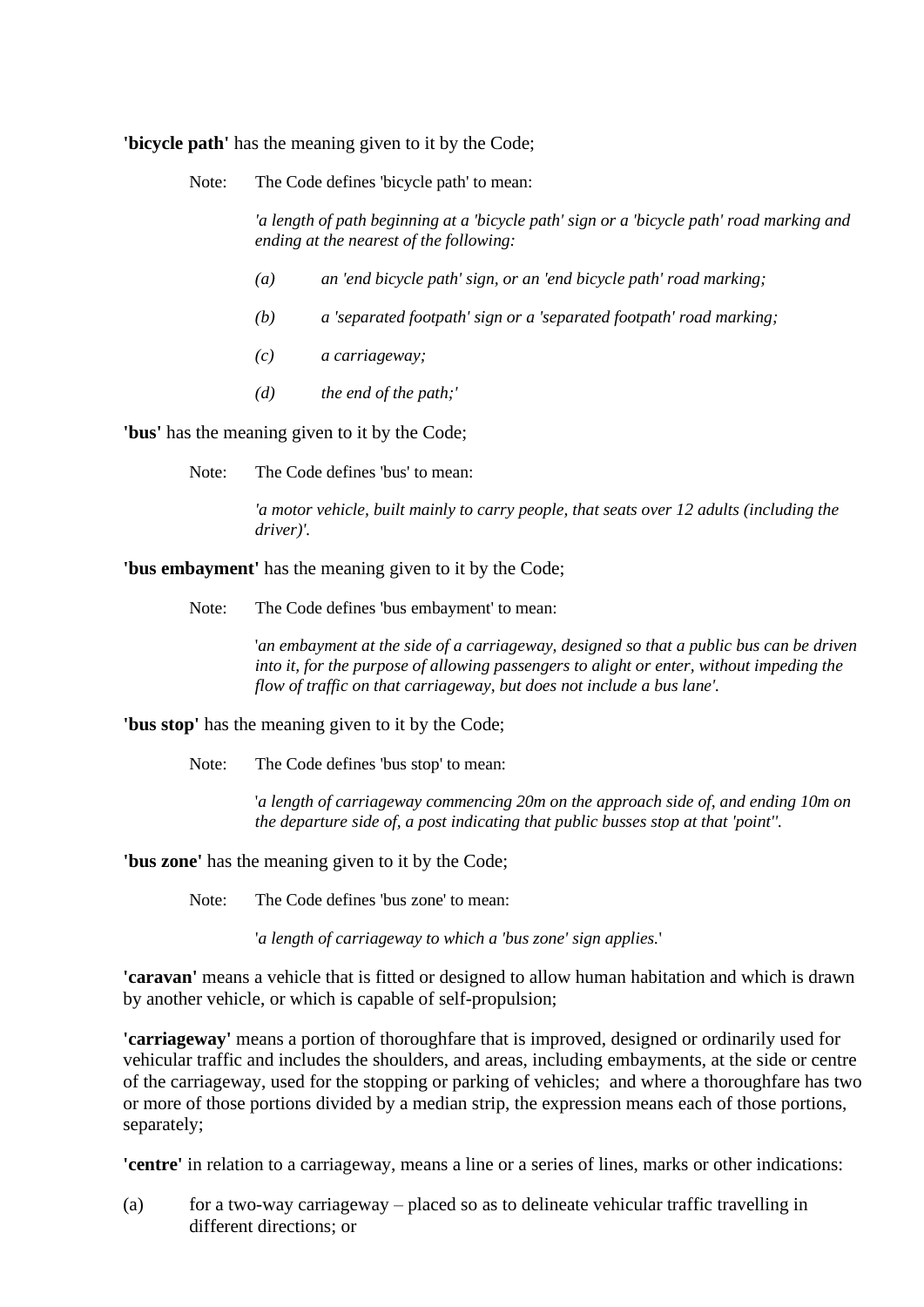(b) in the absence of any such lines, marks or other indications – the middle of the main, travelled portion of the carriageway;

**'children's crossing'** has the meaning given to it by the Code;

Note: The Code defines 'Children's Crossing' to mean:

*'a portion of carriageway between 2 parallel broken or unbroken lines, each approximately 150 millimetres wide and not more than 5 metres apart marked across, or partly across the carriageway and near which a fluorescent red-orange flag or sign bearing the words 'children crossing – stop', are displayed and, where the lines are so marked partly across a carriageway, includes a portion of the carriageway between the prolongations of those lines'*

**'CEO'** means the Chief Executive Officer of the local government;

**'Code'** means the Road Traffic Code 2000;

**'commercial vehicle'** means a motor vehicle constructed for the conveyance of goods or merchandise, or for the conveyance of materials used in any trade, business, industry or work whatsoever, other than a motor vehicle for the conveyance of passengers, and includes any motor vehicle that is designed primarily for the carriage of persons, but which has been fitted or adapted for the conveyance of the goods, merchandise or materials referred to, and is in fact used for that purpose;

**'district'** means the district of the local government;

**'driver'** means any person driving or in control of a vehicle;

**'edge line'** for a carriageway means a line marked along the carriageway at or near the far left or the far right of the carriageway;

**'emergency vehicle'** has the meaning given to it by the Code;

Note: The Code defines 'emergency vehicle' to mean:

*'a motor vehicle:*

- *(a) when conveying a police officer on official duty or when that vehicle is stationary at any place connected with the official duty;*
- *(b) of a fire brigade on official duty, in consequence of a fire or an alarm of fire or of an emergency or rescue operation where human life is reasonably considered to be in danger;*
- *(c) being an ambulance, answering an urgent call or conveying any injured or sick person to any place for the provision of urgent treatment;*
- *(d) being used to obtain or convey blood or other supplies, drugs or equipment for a person urgently requiring treatment and duly authorised to carry a siren or bell for use as a warning instrument; or*
- *(e) duly authorised as an emergency vehicle for the purposes of these regulations, by the Director General'*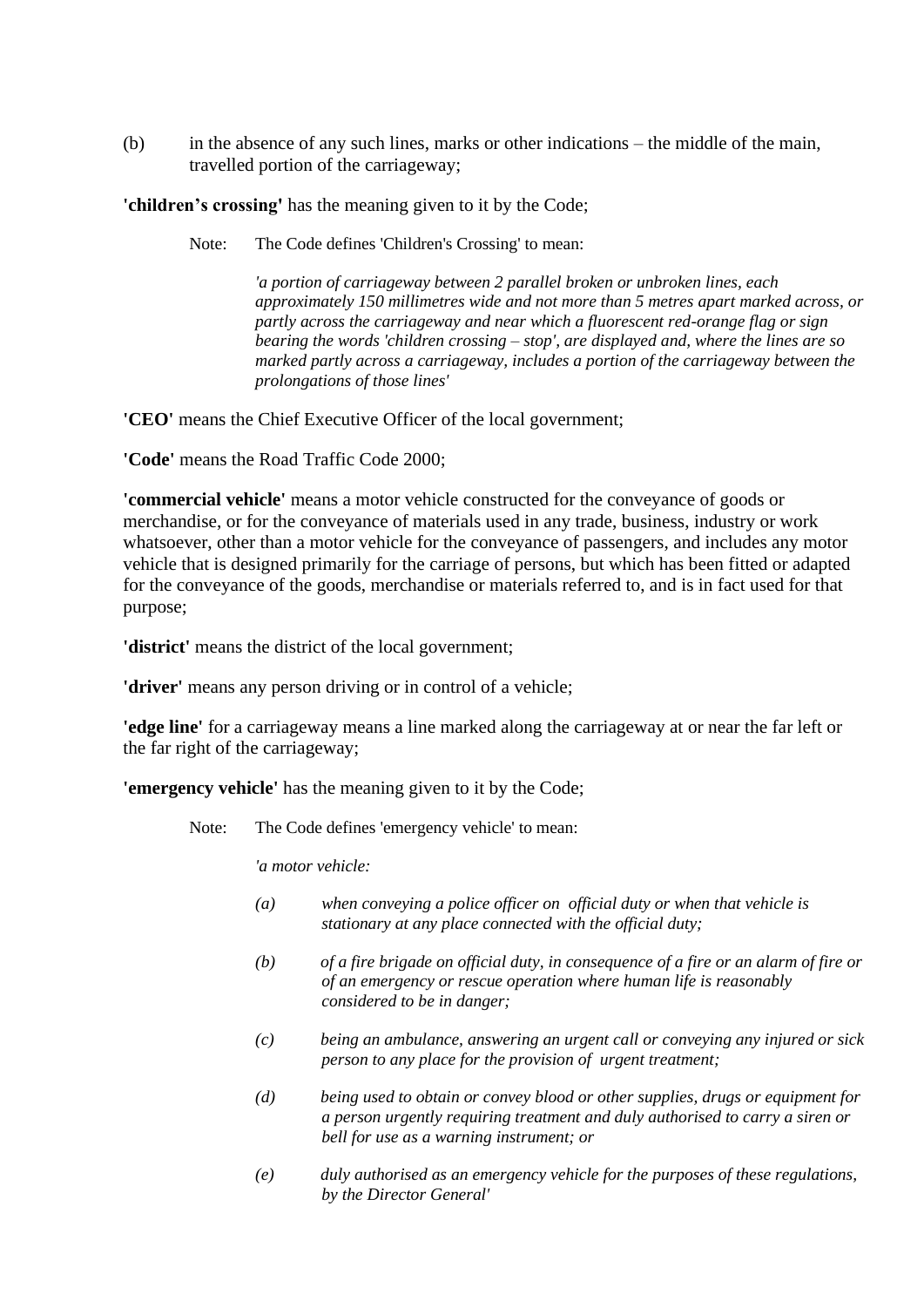**'footpath'** has the meaning given to it by the Code;

Note: The Code defines 'footpath' to mean:

'*an area that is open to the public that is designated for, or has as one of its main uses, use by pedestrians;*'

**'GVM'** (which stands for 'gross vehicle mass') has the meaning given to it by the Code;

Note: The Code defines 'GVM' to mean:

*'for a vehicle, the maximum loaded mass of the vehicle –*

- *(a) specified by the manufacturer on an identification plate on the vehicle; or*
- *(b) if there is no specification by the manufacturer on an identification plate on the vehicle or if the specification is not appropriate because the vehicle is modified – certified by the Director General'.*

**'Loading Zone'** means a parking stall which is set aside for use by commercial vehicles if there is a sign referable to that stall marked 'Loading Zone';

**'local government'** means the Shire of Boyup Brook;

**'mail zone'** has the meaning given to it by the Code;

Note: The Code defines 'mail zone' to mean:

*'the length of carriageway to which a 'mail zone' sign applies.'*

**'median strip'** has the meaning given to it by the Code;

Note: The Code defines 'median strip' to mean:

'*any physical provision, other than lines, dividing a road to separate vehicular traffic proceeding in opposing directions or to separate 2 one-way carriageways for vehicles proceeding in opposing directions*'

**'motorcycle'** has the meaning given to it by the Code;

Note: The Code defines 'motorcycle' to mean:

a motor vehicle that has 2 wheels and includes:

- (a) a 2-wheeled motor vehicle with a sidecar attached to it that is supported by a third wheel; and
- (b) a motor vehicle with 3 wheels that is ridden in the same way as a motor vehicle with 2 wheels,

but does not include any trailer;

**'motor vehicle'** means a self-propelled vehicle that is not operated on rails; and the expression includes a trailer, semi-trailer or caravan while attached to a motor vehicle, but does not include a power assisted pedal cycle;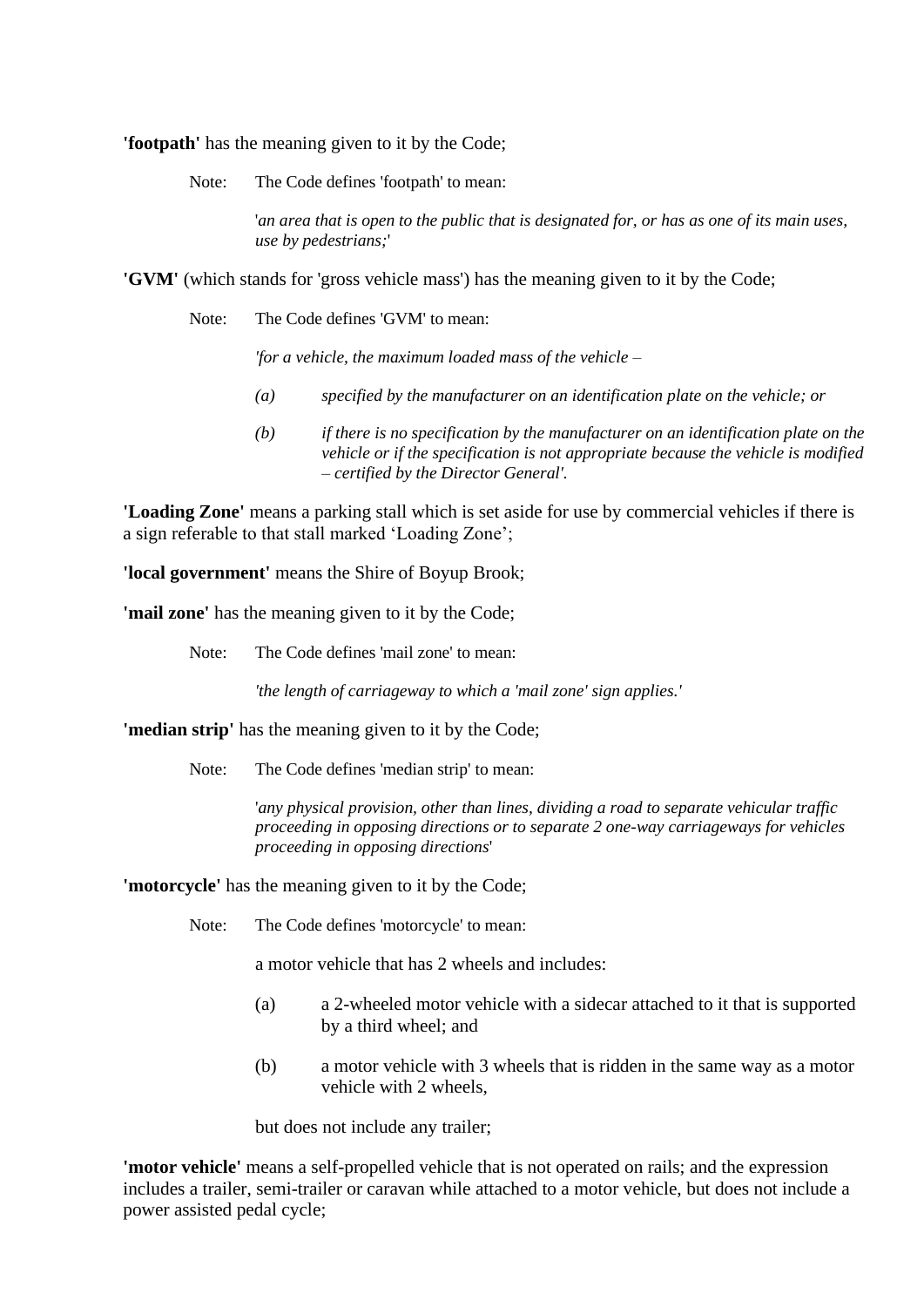**'no parking area'** has the meaning given to it by the Code;

Note: The Code defines 'no parking area' to mean:

- '*(a) a portion of carriageway to which a 'no parking' sign applies; or*
- *(b) an area to which a 'no parking' sign applies;*'

**'no parking sign'** means a sign with the words 'no parking' in red letters on a white background, or the letter 'P' within a red annulus and a red diagonal line across it on a white background;

**'no stopping area'** has the meaning given to it by the Code;

Note: The Code defines 'no stopping area' to mean:

- '*(a) a portion of carriageway to which a 'no stopping' sign applies; or*
- *(b) an area to which a 'no stopping' sign applies;'*

**'no stopping sign'** means a sign with the words 'no stopping' or 'no standing' in red letters on a white background or the letter 'S' within a red annulus and a red diagonal line across it on a white background;

**'occupier'** has the meaning given to it by the Act;

Note: The Act defines 'occupier' to mean:

'*where used in relation to land means the person by whom or on whose behalf the land is actually occupied or, if there is no occupier, the person entitled to possession of the*  land, and includes a person in unauthorized occupation of Crown land and where under *a licence or concession there is a right to take profit of Crown land specified in the licence or concession, means the person having that right*';

## **'owner'**

- (a) where used in relation to a vehicle licensed under the Road Traffic Act, means the person in whose name the vehicle has been registered under that Road Traffic Act;
- (b) where used in relation to any other vehicle, means the person who owns, or is entitled to possession of that vehicle; and
- (c) where used in relation to land, has the meaning given to it by the Act;

Note: The Act defines 'owner', where used in relation to land, to mean:

- *'(a) a person who is in possession as:*
	- *(i) the holder of an estate of freehold in possession in the land, including an estate or interest under a contract or an arrangement with the Crown or a person, by virtue of which contract or arrangement the land is held or occupied with a right to acquire by purchase or otherwise the fee simple;*
	- *(ii) a Crown lessee or a lessee or tenant under a lease or tenancy agreement of the land which in the hands of the lessor is not rateable*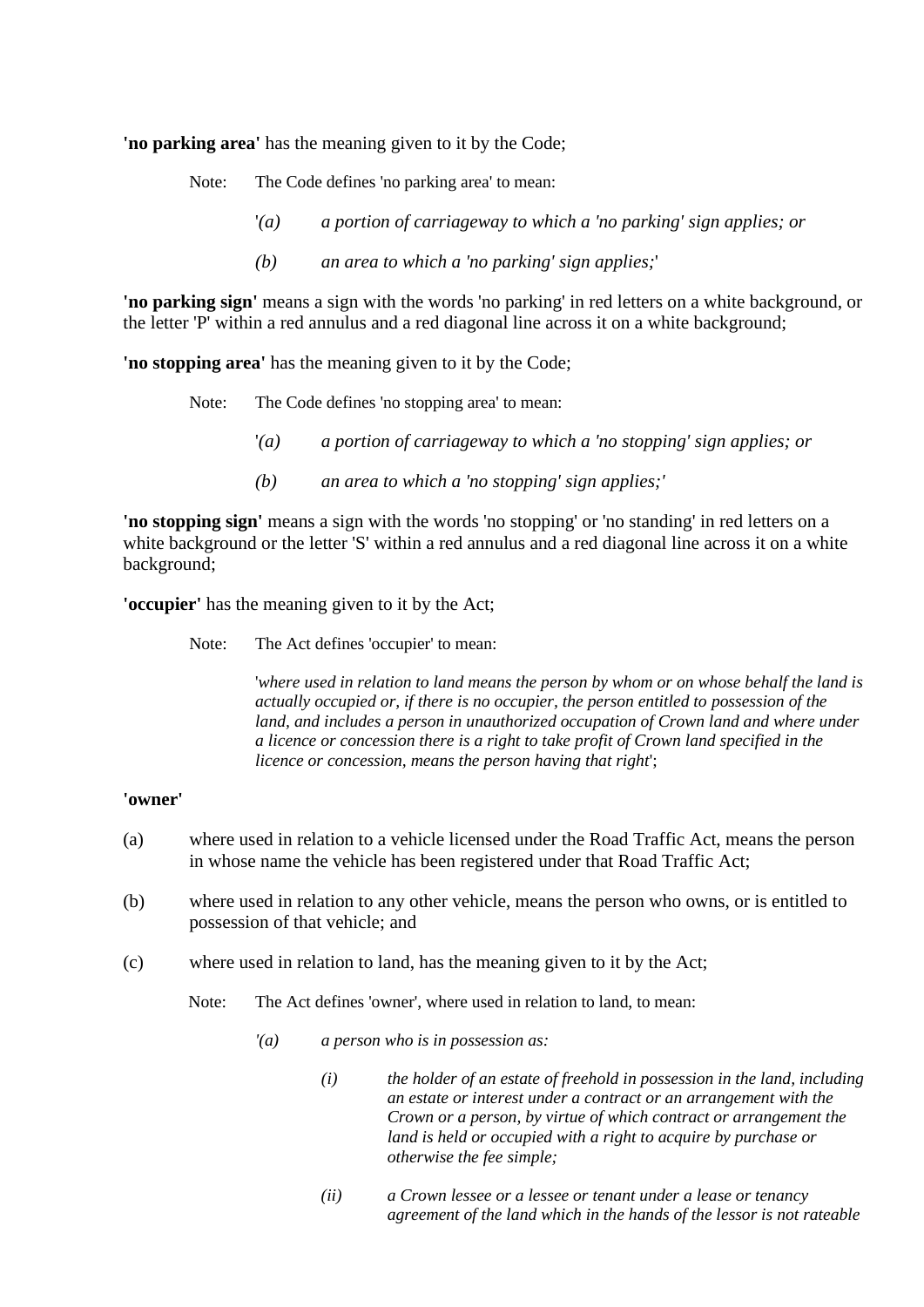*land under this Act, but which in the hands of the lessee or tenant is by reason of the lease or tenancy rateable land under this or another Act for the purposes of this Act;*

- *(iii) a mortgagee of the land; or*
- *(iv) a trustee, executor, administrator, attorney, or agent of a holder, lessee, tenant or mortgagee, mentioned in this paragraph;*
- *(b) where there is not a person in possession, means the person who is entitled to possession of the land in any of the capacities mentioned in paragraph (a), except that of mortgagee;*
- *(c) where, under a licence or concession there is a right to take profit of Crown land specified in the licence or concession, means the person having that right;*
- *(d) where a person is lawfully entitled to occupy land which is vested in the Crown, and which has no other owner according to paragraph (a), (b) or (c), means the person so entitled;*
- *(e) means a person who:*
	- *(i) under the Mining Act 1978, holds in respect of the land a mining tenement within the meaning given to that expression by that Act;*
	- *(ii) in accordance with the Mining Act 1978 holds, occupies, uses or enjoys in respect of the land a mining tenement within the meaning given to that expression by the Mining Act 1904; or*
	- *(iii) under the Petroleum Act 1967 holds in respect of the land a petroleum production licence or a petroleum exploration permit within the meaning given to each of those expressions by that Act;*

*or*

*(f) where a person is in the unauthorised occupation of Crown land, means the person so in occupation*'.

**'park'**, in relation to a vehicle, means to permit a vehicle, whether attended or not by any person, to remain stationary except for the purpose of:

- (a) avoiding conflict with other traffic; or
- (b) complying with the provisions of any law; or
- (c) taking up or setting down persons or goods (*maximum of 2 minutes*);

**'parking area'** has the meaning given to it by the Code;

Note: The Code defines 'parking area' to mean:

- '*(a) a portion of carriageway to which a 'permissive parking' sign applies; or*
- *(b) an area to which a 'permissive parking' sign applies;*'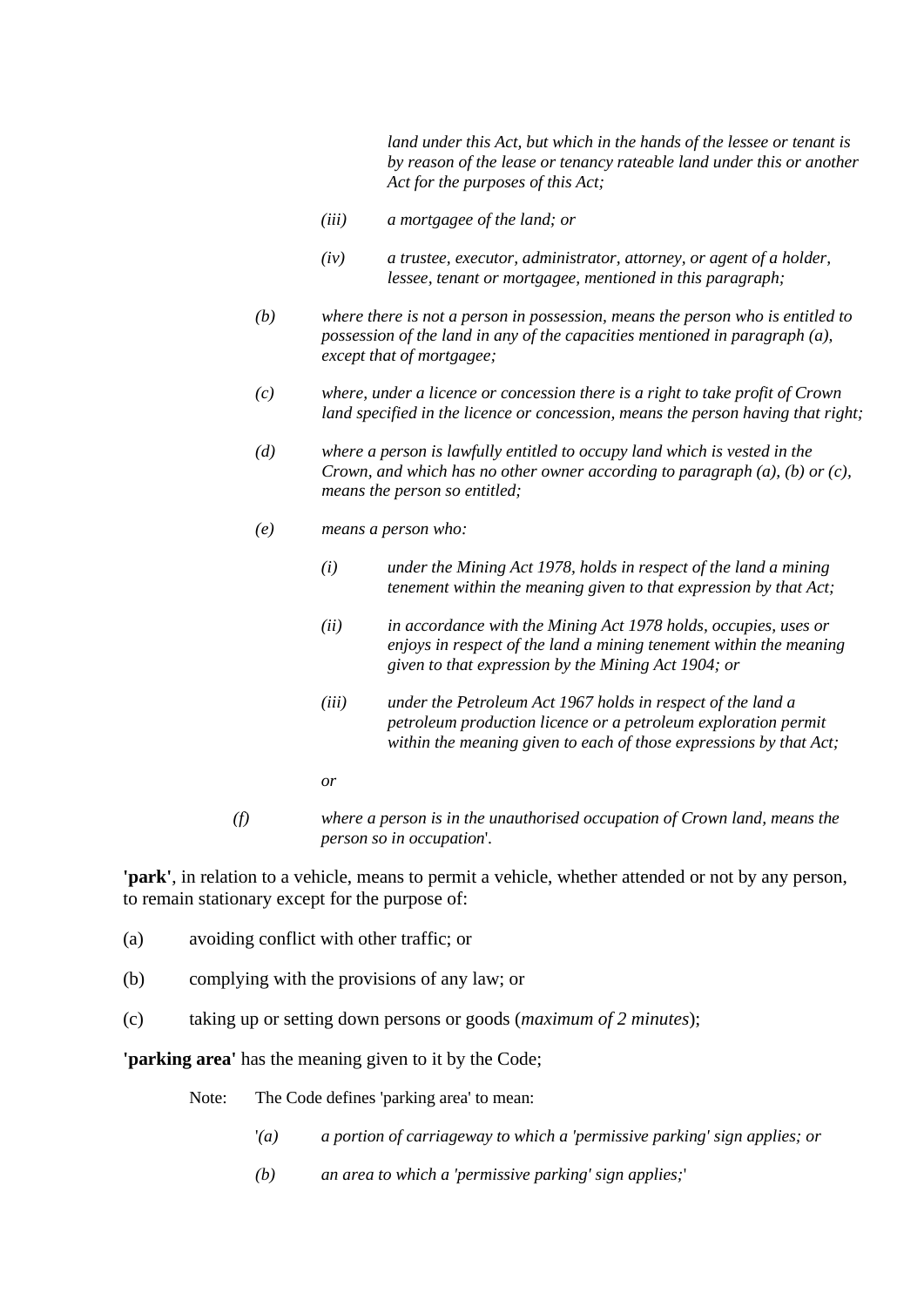**'parking facilities'** includes land, buildings, shelters, parking stalls and other facilities open to the public generally for the parking of vehicles and signs, notices and facilities used in connection with the parking of vehicles;

**'parking region'** means the area described in Schedule 1;

**'parking stall'** means a section or part of a thoroughfare or of a parking station which is marked or defined by painted lines, metallic studs, coloured bricks or pavers or similar devices for the purpose of indicating where a vehicle may be parked;

**'parking station'** means any land, or structure provided for the purpose of accommodating vehicles;

**'pedestrian crossing'** has the meaning given to it by the Code;

Note: The Code defines pedestrian crossing to mean:

*'a portion of a carriageway:*

- *(a) defined:*
	- *(i) by white stripes; or*
	- *(ii) by white or yellow stripes (according to the colour of the carriageway) and the portions of the carriageway lying between those stripes,*

*in such a manner that each stripe is approximately parallel to the centre of the carriageway; and*

*(b) near each end of which may be erected, on each side of the carriageway, so as to be clearly visible to an approaching driver, a "pedestrian crossing" sign'*;

'**public place'** means any place to which the public has access whether or not that place is on private property;

**'reserve'** means any land:

- (a) which belongs to the local government;
- (b) of which the local government is the management body under the *Land Administration Act 1997*; or
- (c) which is an 'otherwise unvested facility' within section 3.53 of the Act;

**'Road Traffic Act'** means the *Road Traffic Act* 1974;

**'Schedule'** means a Schedule to this Local Law;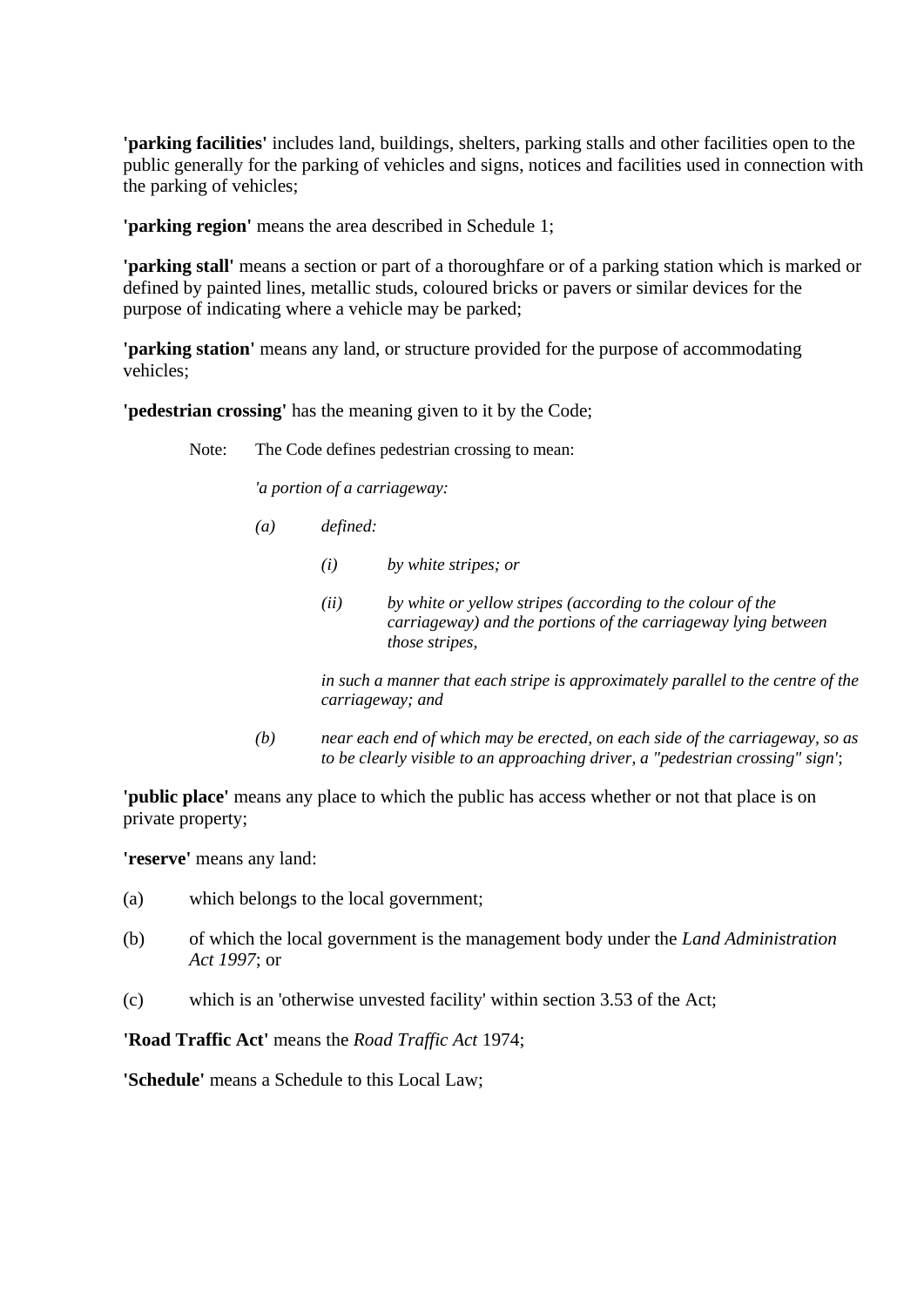**'shared zone'** has the meaning given to it by the Code;

Note: The Code defines 'shared zone' to mean:

*'the network of roads in an area with –*

- *(a) a 'shared zone' sign on each road into the area, indicating the same number; and*
- *(b) an 'end shared zone' sign on each road out of the area*
- *Note: There are a number of other permitted versions of each of these signs;*
- *Note: A 'shared zone' sign may also have a different number on the sign'.*

**'sign'** includes a traffic sign, inscription, road marking, mark, structure or device approved by the local government on which may be shown words, numbers, expressions or symbols, and which is placed on or near a thoroughfare or within a parking station or reserve for the purpose of prohibiting, regulating, guiding, directing or restricting the parking of vehicles;

**'special purpose vehicle'** has the meaning given to it by the Code;

Note: The Code defines 'special purpose vehicle' to mean:

- '*(a) a vehicle being driven by a member of the Police Force (other than a police officer) on official duty or that vehicle when it is stationary at any place connected with the official duty;*
- *(b) a public utility service truck;*
- *(c) a tow truck;*
- *(d) a motor break-down service vehicle;*
- *(e) a vehicle being used by a government or local authority in connection with its roadwork or speed zoning functions; or*
- *(f) a vehicle duly authorised as a special purpose vehicle for the purposes of these regulations, by the Director General,*

*but does not include an emergency vehicle*';

**'stop'** in relation to a vehicle means to stop a vehicle and permit it to remain stationary, except for the purposes of avoiding conflict with other traffic or of complying with the provisions of any law;

**'symbol'** includes any symbol specified by Australian Standard 1742.11-1999 (amended 12 August 2005) and any symbol specified from time to time by Standards Australia for use in the regulation of parking and any reference to the wording of any sign in this Local Law shall be also deemed to include a reference to the corresponding symbol;

**'taxi'** means a taxi within the meaning of the *Taxi Act* 1994 or a taxi-car in section 47Z of the *Transport Co-ordination Act* 1966;

**'taxi zone'** has the meaning given to it by the Code;

Note: The Code defines 'taxi zone' to mean: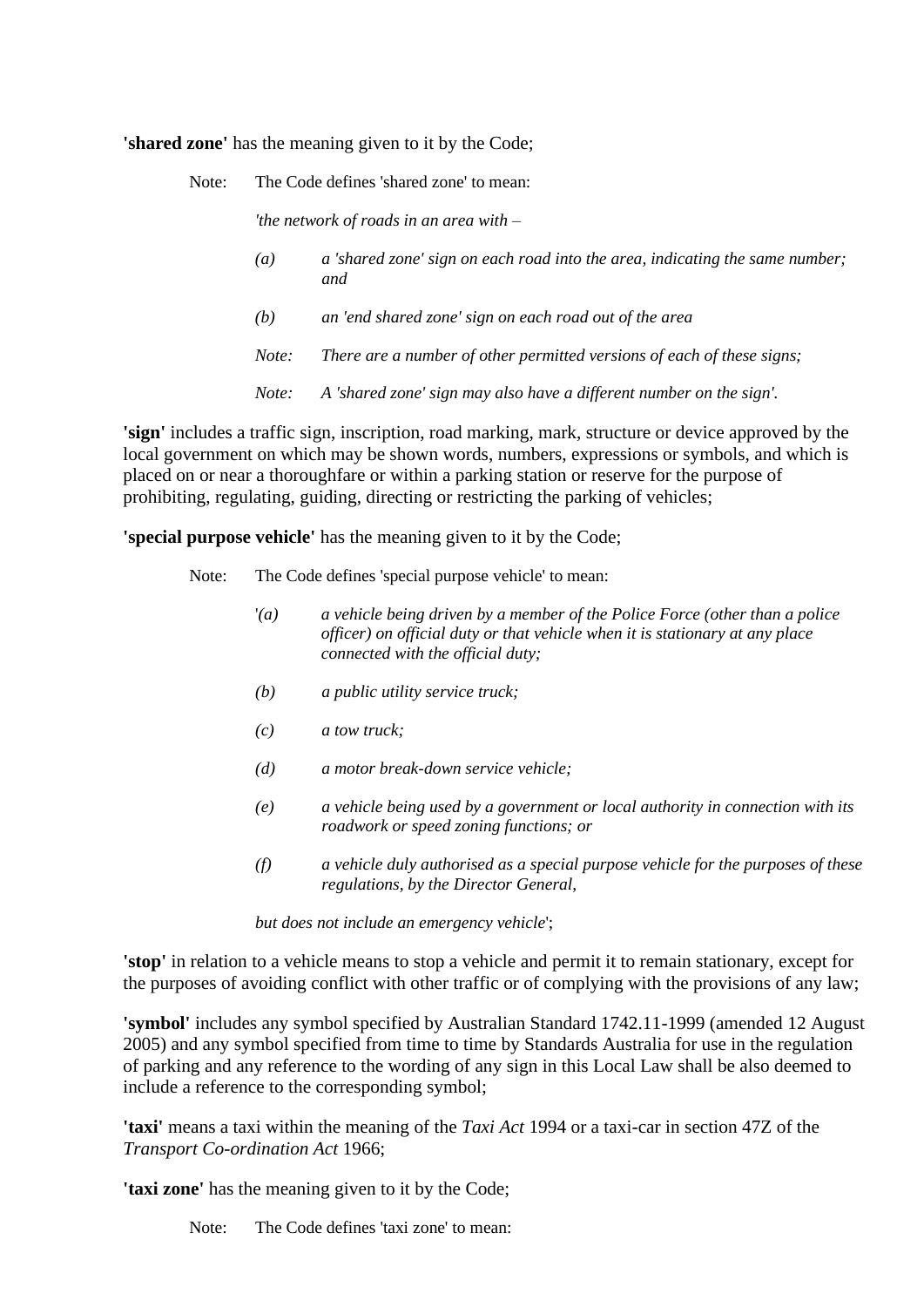*'a length of carriageway to which a 'taxi zone' applies.'*

**'thoroughfare'** has the meaning given to it by the Act;

Note: The Act defines 'thoroughfare' to mean:

*'a road or other thoroughfare and includes structures and other things appurtenant to the thoroughfare that are within its limits, and nothing is prevented from being a thoroughfare only because it is not open at each end'*

**'traffic island'** has the meaning given to it by the Code;

Note: The Code defines 'traffic island' to mean:

'*any physical provision, other than lines, marks or other indications on a carriageway, made at or near an intersection, to guide vehicular traffic;*'

**'trailer'** means any vehicle without motive power of its own, designed for attachment to a motor vehicle for the purpose of being towed, but does not include the rear portion of an articulated vehicle, or a side car;

**'vehicle'** has the meaning given to it by the Code;

Note: The Code defines 'vehicle' according to the definition of 'vehicle' in the Road Traffic Act which includes an animal driven or ridden but does not include a wheeled toy or wheeled recreational device;

**'verge'** means the portion of a thoroughfare which lies between the boundary of a carriageway and the adjacent property line but does not include a footpath.

#### 1.4 **Application of Particular Definitions**

- (1) For the purposes of the application of the definitions 'no parking area' and 'parking area' an arrow inscribed on a traffic sign erected at an angle to the boundary of the carriageway is deemed to be pointing in the direction in which it would point, if the signs were turned at an angle of less than 90 degrees until parallel with the boundary.
- (2) Unless the context otherwise requires, where a term is used, but not defined, in this Local Law, and that term is defined in the Road Traffic Act or in the Code, then the term shall have the meaning given to it in that Act or the Code.

#### 1.5 **Application and pre-existing signs**

- (1) Subject to subclause [\(2\),](#page-11-0) this Local Law applies to the parking region.
- <span id="page-11-0"></span>(2) This Local Law does not apply to a parking facility or a parking station that is not occupied by the local government, unless the local government and the owner or occupier of that facility or station have agreed in writing that this Local Law will apply to that facility or station.
- (3) The agreement referred to in subclause [\(2\)](#page-11-0) may be made on such terms and conditions as the parties may agree.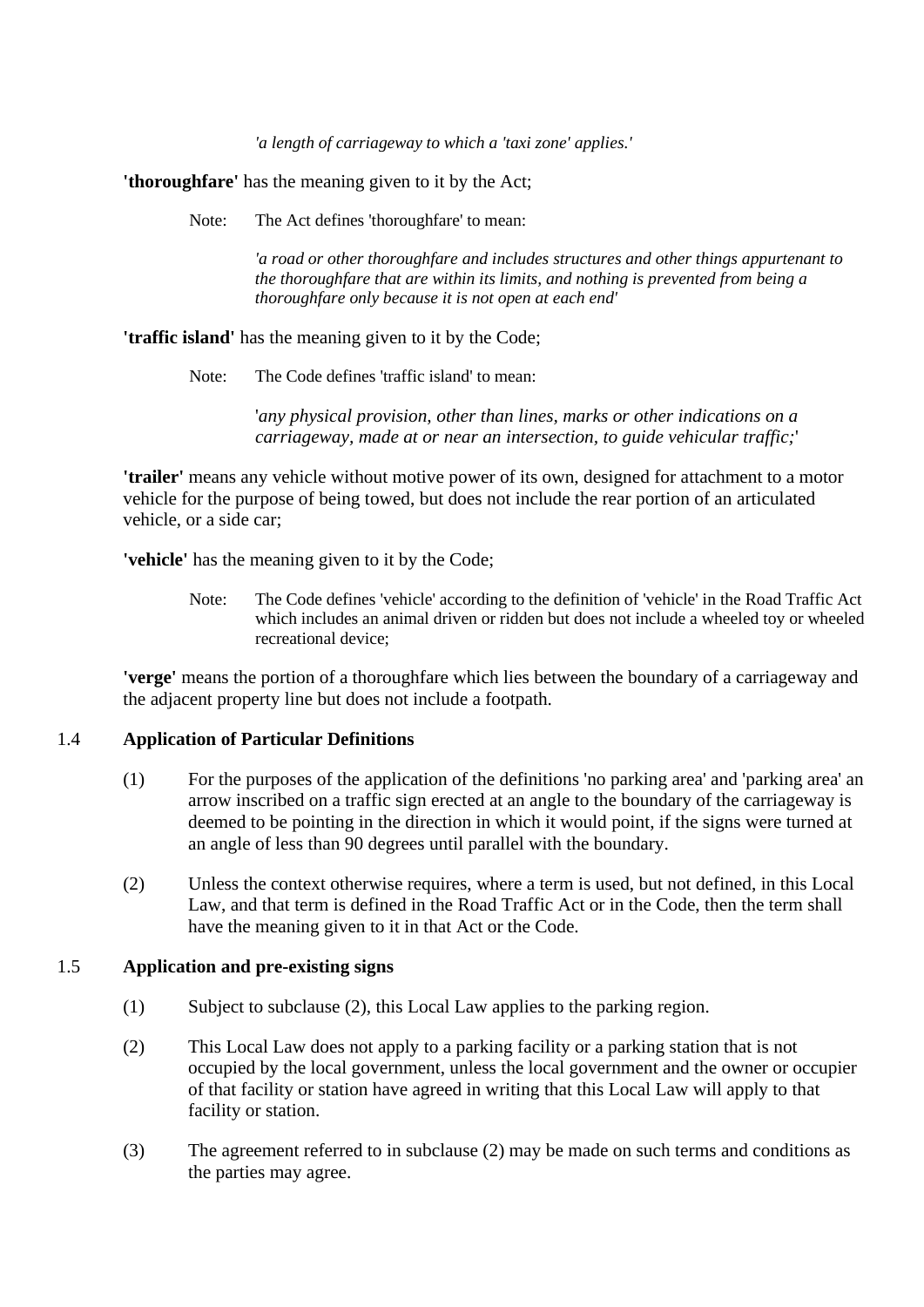- (4) Where a parking facility or a parking station is identified in Schedule 4, then the facility or station shall be deemed to be a parking station to which this Local law applies and it shall not be necessary to prove that it is the subject of an agreement referred to in subclause [\(2\).](#page-11-0)
- <span id="page-12-0"></span>(5) A sign that:
	- (i) was erected by the local government or the Commissioner of Main Roads prior to the coming into operation of this Local Law; and
	- (ii) relates to the parking of vehicles within the parking region, shall be deemed for the purposes of this Local Law to have been erected by the local government under the authority of this Local Law.
- (6) An inscription or symbol on a sign referred to in subclause [\(5\)](#page-12-0) operates and has effect according to its tenor, and where the inscription or symbol relates to the stopping of vehicles, it shall be deemed for the purposes of this Local Law to operate and have effect as if it related to the parking of vehicles.
- (7) The provisions of Parts (2), (3), (4) and (5) do not apply to a bicycle parked at a bicycle rail or bicycle rack.

## 1.6 **Classes of vehicles**

For the purpose of this Local Law, vehicles are divided into classes as follows:

- (a) buses;
- (b) commercial vehicles;
- (c) motorcycles and bicycles;
- (d) taxis; and
- (e) all other vehicles.

#### 1.7 **Part of thoroughfare to which sign applies**

Where under this Local Law the parking of vehicles in a thoroughfare is controlled by a sign, the sign shall be read as applying to that part of the thoroughfare which:

- (1) lies beyond the sign;
- (2) lies between the sign and the next sign beyond that sign; and
- (3) is on that side of the thoroughfare nearest to the sign.

#### 1.8 **Powers of the local government**

The local government may, by resolution, prohibit or regulate by signs or otherwise, the stopping or parking of any vehicle or any class of vehicles in any part of the parking region but must do so consistently with the provisions of this Local Law.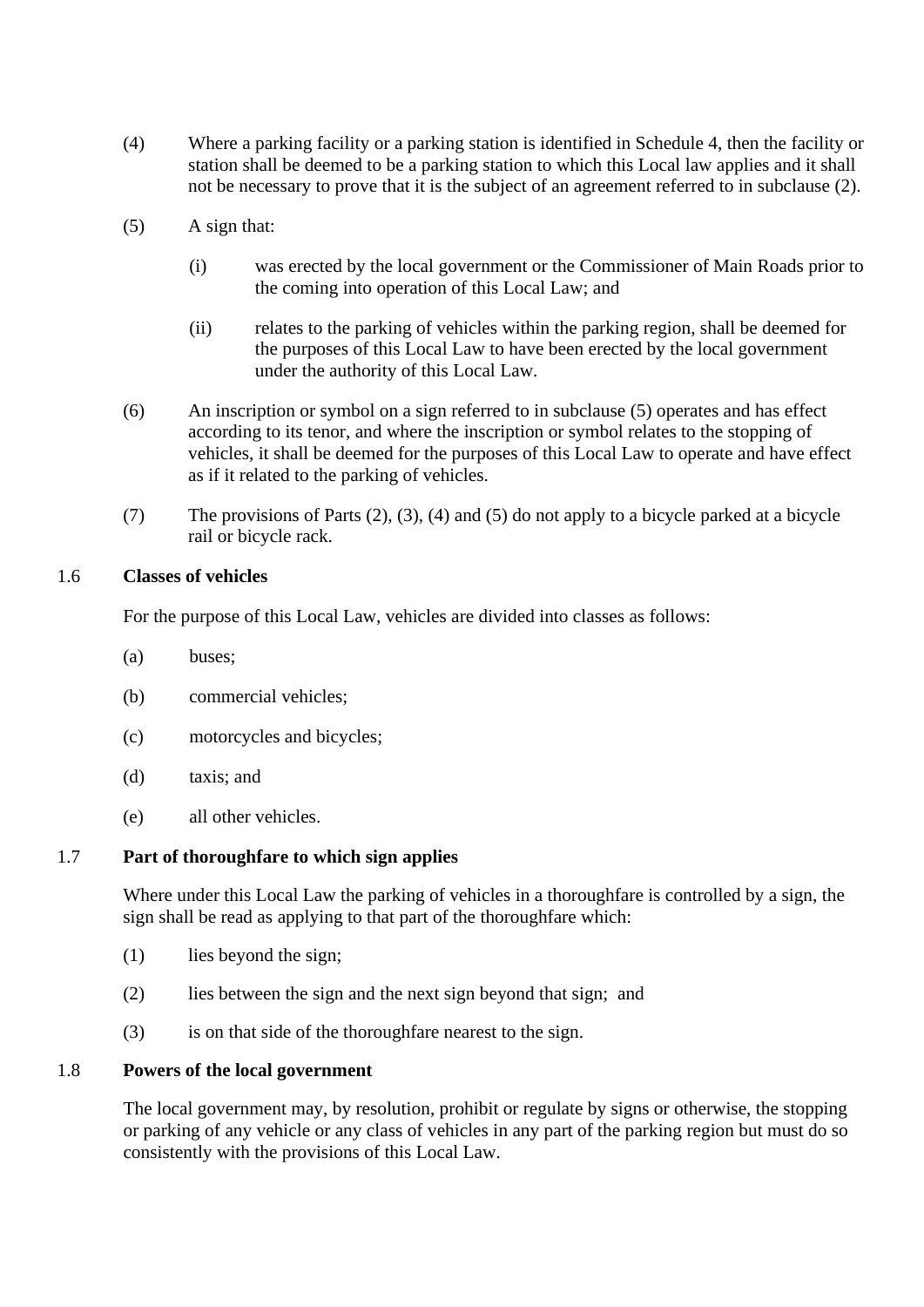## **2. PART 2 - PARKING STALLS AND PARKING STATIONS**

## 2.1 **Determination of parking stalls and parking stations**

The local government may by resolution constitute, determine and vary and also indicate by signs:

- (a) parking stalls;
- (b) parking stations;
- (c) permitted time and conditions of parking in parking stalls and parking stations which may vary with the locality;
- (d) permitted classes of vehicles which may park in parking stalls and parking stations;
- (e) permitted classes of persons who may park in specified parking stalls or parking stations; and
- (f) the manner of parking in parking stalls and parking stations.

## 2.2 **Vehicles to be within parking stall on thoroughfare**

- (1) Subject to subclause (2), (3) and (4), a person shall not park a vehicle in a parking stall in a thoroughfare otherwise than:
	- (a) parallel to and as close to the kerb as is practicable;
	- (b) wholly within the stall; and
	- (c) headed in the direction of the movement of traffic on the side of the thoroughfare in which the stall is situated.
- (2) Subject to subclause (3) where a parking stall in a thoroughfare is set out otherwise than parallel to the kerb, then a person must park a vehicle in that stall wholly within it.
- (3) If a vehicle is too long or too wide to fit completely within a single parking stall then the person parking the vehicle shall do so within the minimum number of parking stalls needed to park that vehicle.
- (4) A person shall not park a vehicle partly within and partly outside a parking area.

## 2.3 **Parking prohibitions and restrictions**

- (1) A person shall not:
	- (a) park a vehicle so as to obstruct an entrance to, or an exit from a parking station, or an access way within a parking station;
	- (b) except with the permission of the local government or an Authorized Person park a vehicle on any part of a parking station contrary to a sign referable to that part;
	- (c) permit a vehicle to park on any part of a parking station, if an Authorized Person directs the driver of such vehicle to move the vehicle; or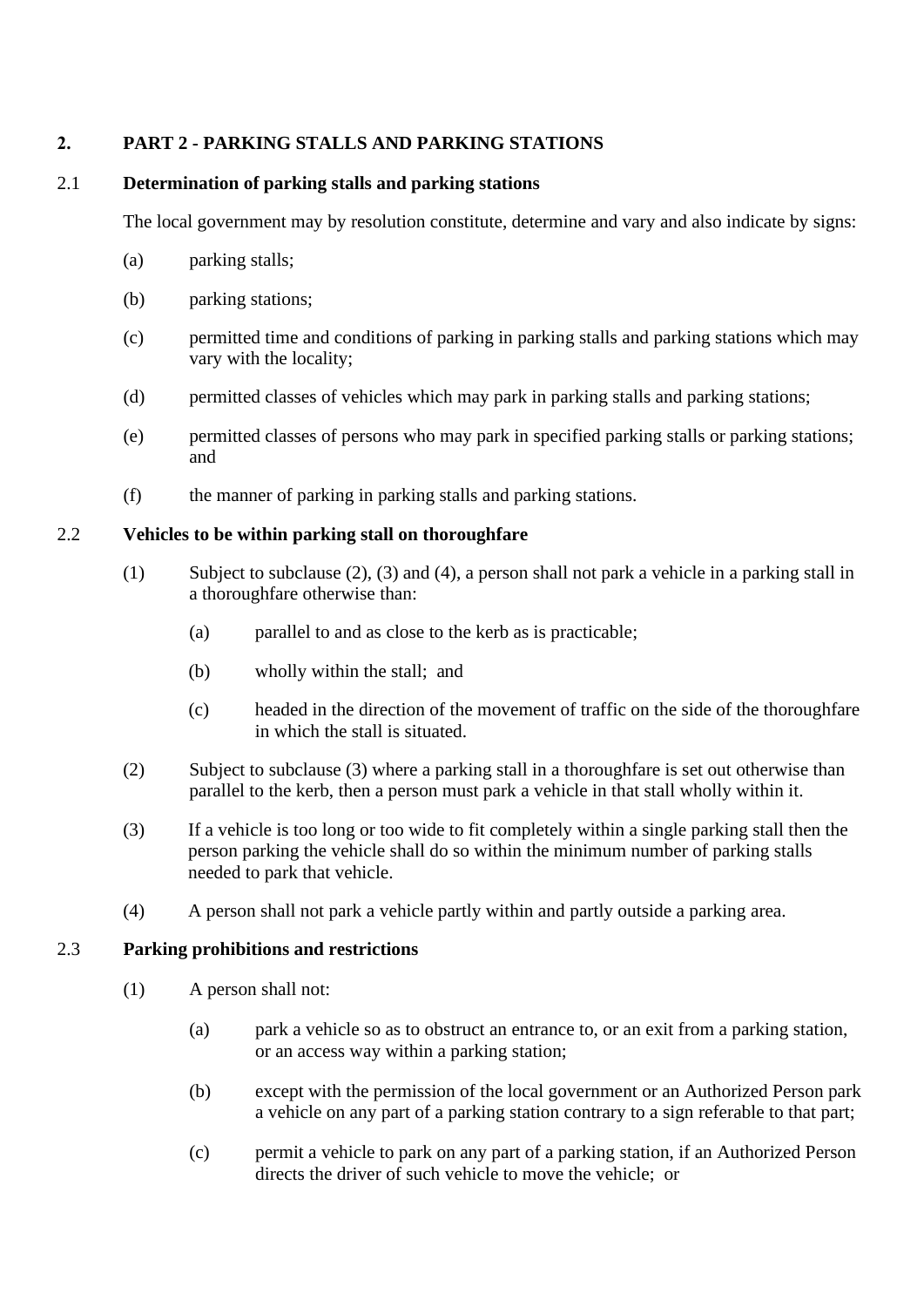- (d) park or attempt to park a vehicle in a parking stall in which another vehicle is parked but this paragraph does not prevent the parking of a motorcycle and a bicycle together in a stall marked 'M/C', if the bicycle is parked in accordance with subclause (2).
- (2) No person shall park any bicycle:
	- (a) in a parking stall other than in a stall marked 'M/C'; and
	- (b) in such stall other than against the kerb.
- (3) Notwithstanding the provisions of subclause (1)(b) a driver may park a vehicle in a permissive parking stall or station (except in a parking area for people with disabilities) for twice the length of time allowed, provided that:
	- (a) the driver's vehicle displays an ACROD sticker; and
	- (b) a person with disabilities to which that ACROD sticker relates is either the driver of or a passenger in the vehicle.

## **3. PART 3 - PARKING GENERALLY**

## 3.1 **Restrictions on parking in particular areas**

- (1) Subject to subclause (2), a person shall not park a vehicle in a thoroughfare or part of a thoroughfare, or part of a parking station:
	- (a) if by a sign it is set apart for the parking of vehicles of a different class;
	- (b) if by a sign it is set apart for the parking of vehicles by persons of a different class; or
	- (c) during any period when the parking of vehicles is prohibited by a sign.
- (2) (a) This subclause applies to a driver if:
	- (i) the driver's vehicle displays an ACROD sticker; and
	- (ii) a disabled person to which the ACROD sticker relates is either the driver of the vehicle or a passenger in the vehicle.
	- (b) The driver may park a vehicle in a thoroughfare or a part of a thoroughfare or part of a parking station, except in a thoroughfare or a part of a thoroughfare or part of a parking station to which a disabled parking sign relates for twice the period indicated on the sign.
- (3) A person shall not park a vehicle:
	- (a) in a no parking area;
	- (b) in a parking area, except in accordance with both the signs associated with the parking area and with this Local Law;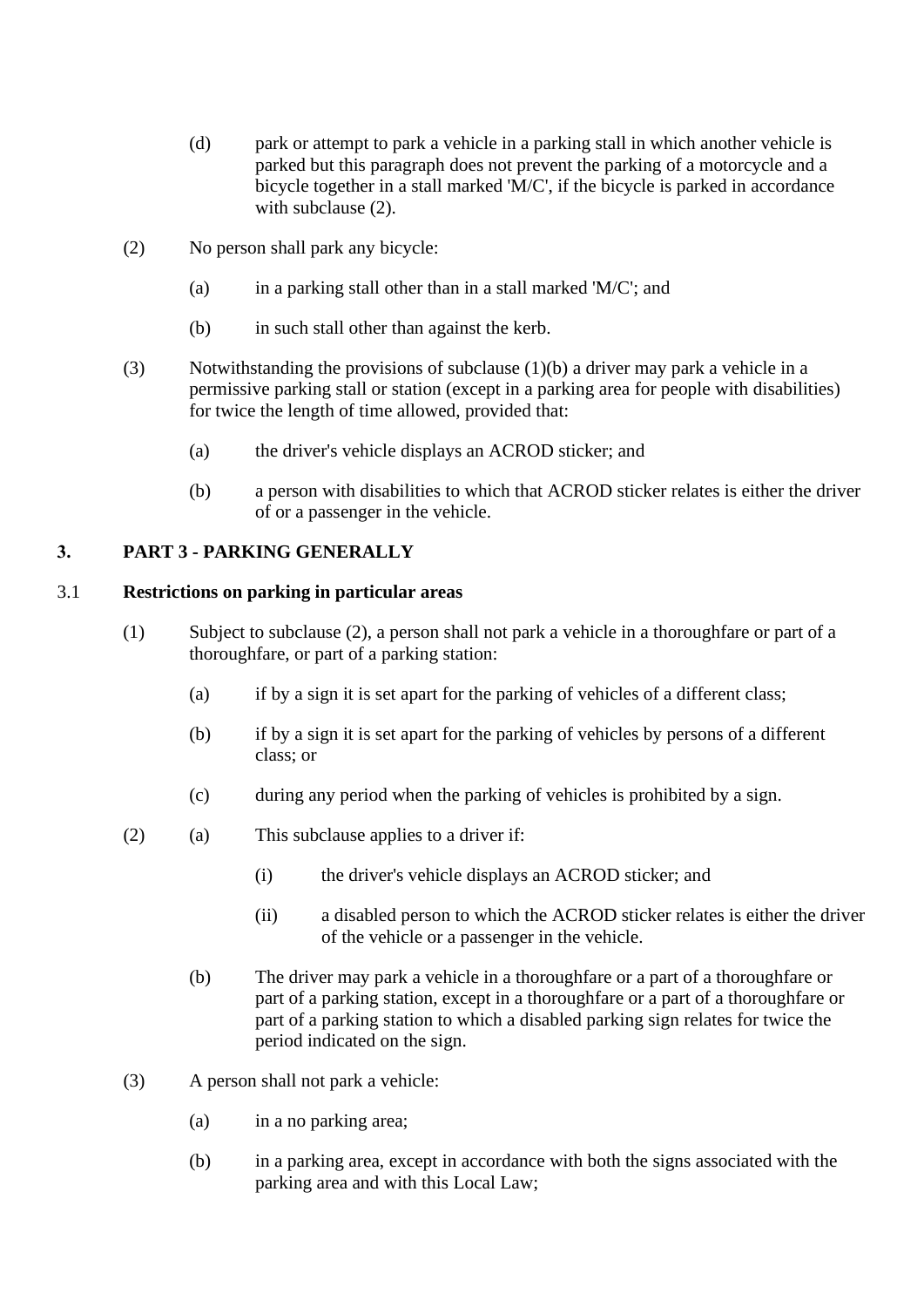- (c) in a stall marked 'M/C' unless it is a motorcycle without a sidecar or a trailer, or it is a bicycle.
- (4) A person shall not park a motorcycle without a sidecar or a trailer, or a bicycle in a parking stall unless the stall is marked 'M/C'.
- (5) A person shall not, without the prior permission of the local government, the CEO, or an Authorized Person, park a vehicle in an area designated by a sign stating 'Authorized Vehicles Only'.

## 3.2 **Parking vehicle on a carriageway**

- (1) A person parking a vehicle on a carriageway other than in a parking stall shall park it:
	- (a) in the case of a two-way carriageway, so that it is as near as practicable to and parallel with, the left boundary of the carriageway and headed in the direction of the movement of traffic on the side of the thoroughfare on which the vehicle is parked;
	- (b) in the case of a one-way carriageway, so that it is as near as practicable to and parallel with either boundary of the carriageway and headed in the direction of the movement of traffic on the side of the thoroughfare on which the vehicle is parked;
	- (c) so that at least 3 metres of the width of the carriageway lies between the vehicle and the farther boundary of the carriageway, or any continuous line or median strip, or between the vehicle and a vehicle parked on the farther side of the carriageway;
	- (d) so that the front and the rear of the vehicle respectively is not less than 1 metre from any other vehicle, except a motorcycle without a trailer, or a bicycle parked in accordance with this Local Law; and
	- (e) so that it does not obstruct any vehicle on the carriageway,

unless otherwise indicated on a parking regulation sign or markings on the roadway.

- (2) In this clause, 'continuous dividing line' means
	- (a) a single continuous dividing line only;
	- (b) a single continuous dividing line to the left or right of a broken dividing line; or
	- (c) 2 parallel continuous dividing lines.

## 3.3 **When parallel and right-angled parking apply**

Where a traffic sign associated with a parking area is not inscribed with the words 'angle parking' (or with an equivalent symbol depicting this purpose), then unless a sign associated with the parking area indicates, or marks on the carriageway indicate, that vehicles have to park in a different position, where the parking area is: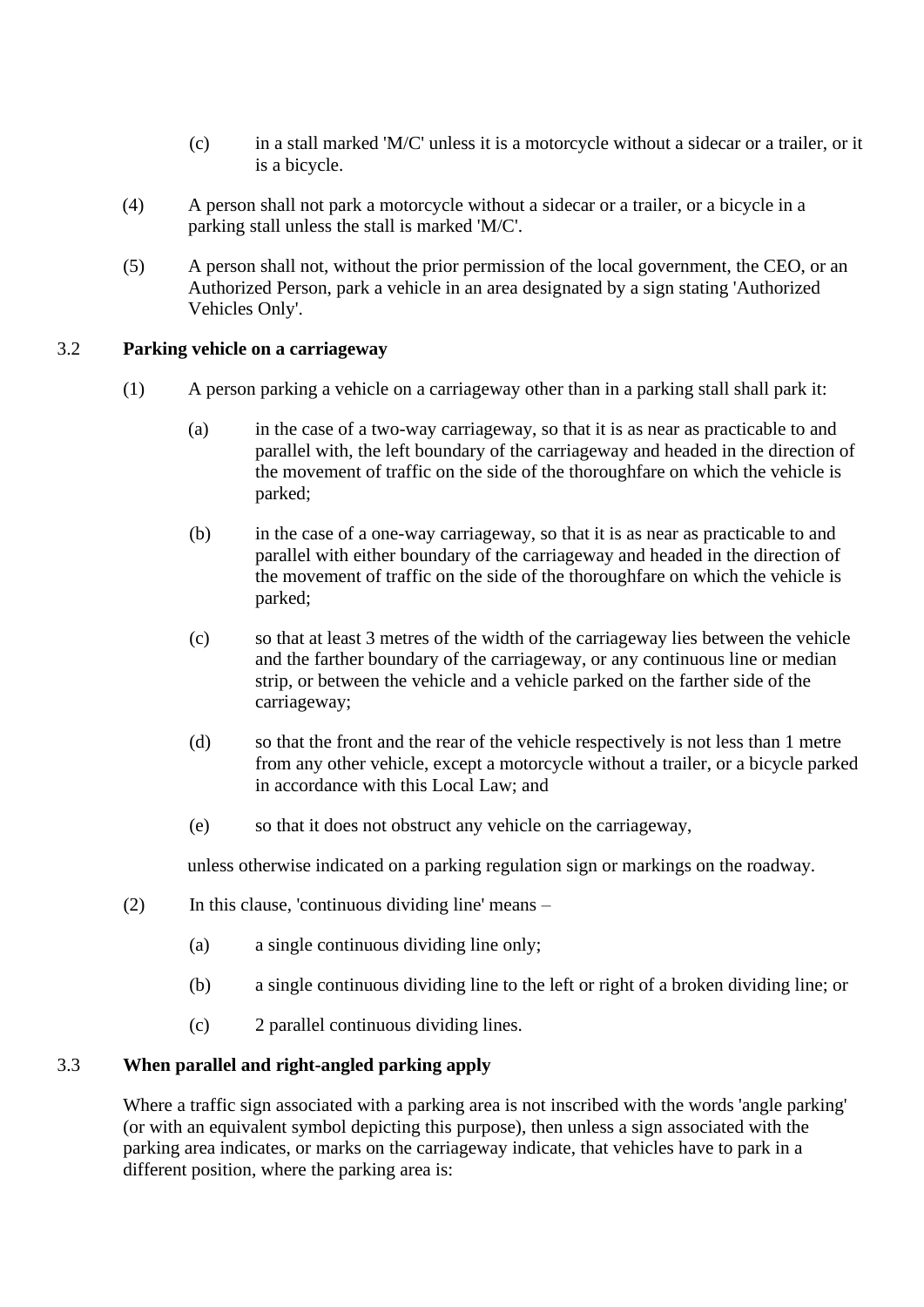- (a) adjacent to the boundary of a carriageway, a person parking a vehicle in the parking area shall park it as near as practicable to and parallel with that boundary; and
- (b) at or near the centre of the carriageway, a person parking a vehicle in that parking area shall park it at approximately right angles to the centre of the carriageway.

## 3.4 **When angle parking applies**

- (1) This clause does not apply to:
	- (a) a passenger vehicle or a commercial vehicle with a mass including any load, of over three tonnes; or
	- (b) a person parking either a motor cycle without a trailer or a bicycle.
- (2) Where a sign associated with a parking area is inscribed with the words 'angle parking' (or with an equivalent symbol depicting this purpose), a person parking a vehicle in the area shall park the vehicle at an angle of approximately 45 degrees to the centre of the carriageway unless otherwise indicated by the inscription on the parking sign or by marks on the carriageway.

## 3.5 **General prohibitions on parking**

- (1) (a) This clause does not apply to a vehicle parked in a parking stall nor to a bicycle in a bicycle rack.
	- (b) Subclauses  $(2)(c)$ ,  $(e)$  and  $(g)$  do not apply to a vehicle which parks in a bus embayment.
- (2) Subject to any laws relating to intersections with traffic control signals a person shall not park a vehicle so that any portion of the vehicle is (amended 12 August 2005):
	- (a) between any other stationary vehicles and the centre of the carriageway;
	- (b) on or adjacent to a median strip;
	- (c) obstructing a right of way, private drive or carriageway or so close as to deny a vehicle reasonable access to or egress from the right of way, private drive or carriageway;
	- (d) alongside or opposite any excavation, works, hoarding, scaffolding or obstruction on the carriageway, if the vehicle would obstruct traffic;
	- (e) on or within 10 metres of any portion of a carriageway bounded by a traffic island;
	- (f) on any footpath or pedestrian crossing;
	- (g) between the boundaries of a carriageway and any double longitudinal line consisting of two continuous lines or between a double longitudinal line consisting of a continuous line and a broken or dotted line and the boundary of a carriageway nearer to the continuous line, unless there is a distance of at least 3 metres clear between the vehicle and the double longitudinal line;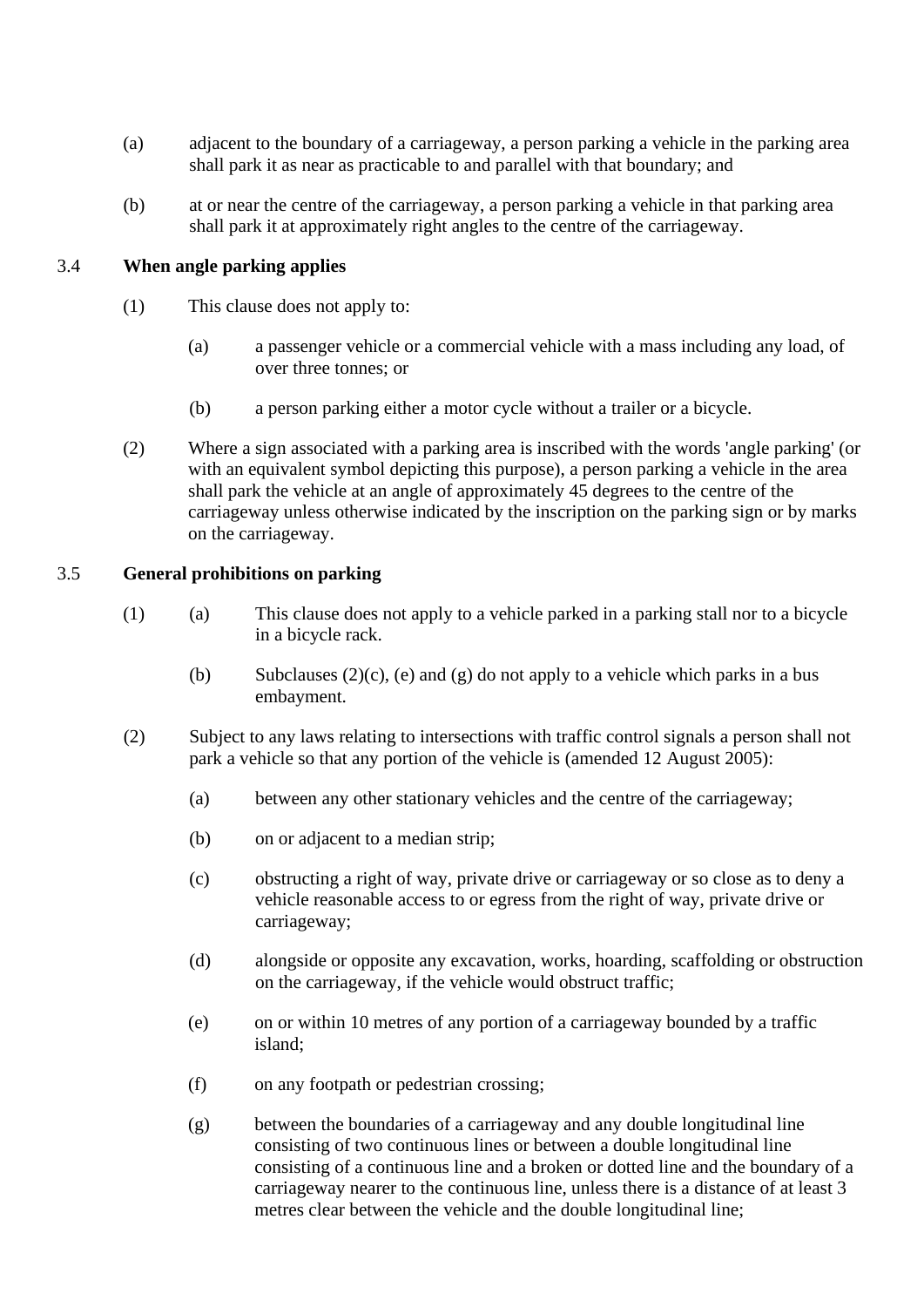- (h) on an intersection, except adjacent to a carriageway boundary that is not broken by an intersecting carriageway;
- (i) within 1 metre of a fire hydrant or fire plug, or of any sign or mark indicating the existence of a fire hydrant or fire plug;
- (j) within 3 metres of a public letter pillar box, unless the vehicle is being used for the purposes of collecting postal articles from the pillar box; or
- (k) within 10 metres of the nearer property line of any thoroughfare intersecting the thoroughfare on the side on which the vehicle is parked,

unless a sign or markings on the carriageway indicate otherwise.

- (3) A person shall not park a vehicle so that any portion of the vehicle is within 10 metres of the departure side of:
	- (a) a sign inscribed with the words 'Bus Stop' or 'Hail Bus Here' (or with equivalent symbols depicting these purposes) unless the vehicle is a bus stopped to take up or set down passengers; or
	- (b) a children's crossing or pedestrian crossing.
- (4) A person shall not park a vehicle so that any portion of the vehicle is within 20 metres of the approach side of:
	- (a) a sign inscribed with the words 'Bus Stop' or 'Hail Bus Here' (or with equivalent symbols depicting these purposes) unless the vehicle is a bus stopped to take up or set down passengers;
	- (b) a children's crossing or pedestrian crossing.
- (5) A person shall not park a vehicle so that any portion of the vehicle is within 20 metres of either the approach side or the departure side of the nearest rail of a railway level crossing.

## 3.6 **Authorized person may order vehicle on thoroughfare to be moved**

The driver of a vehicle shall not park that vehicle on any part of a thoroughfare in contravention of this Local Law after an Authorized Person has directed the driver to move it.

## 3.7 **Authorized person may mark tyres**

- (1) An Authorized Person may mark the tyres of a vehicle parked in a parking facility with chalk or any other non-indelible substance for a purpose connected with or arising out of his or her duties or powers.
- (2) A person shall not remove a mark or deface or alter a mark made by an Authorized Person so that the purpose of the affixing of such a mark is defeated or likely to be defeated. (amended 12 August 2005).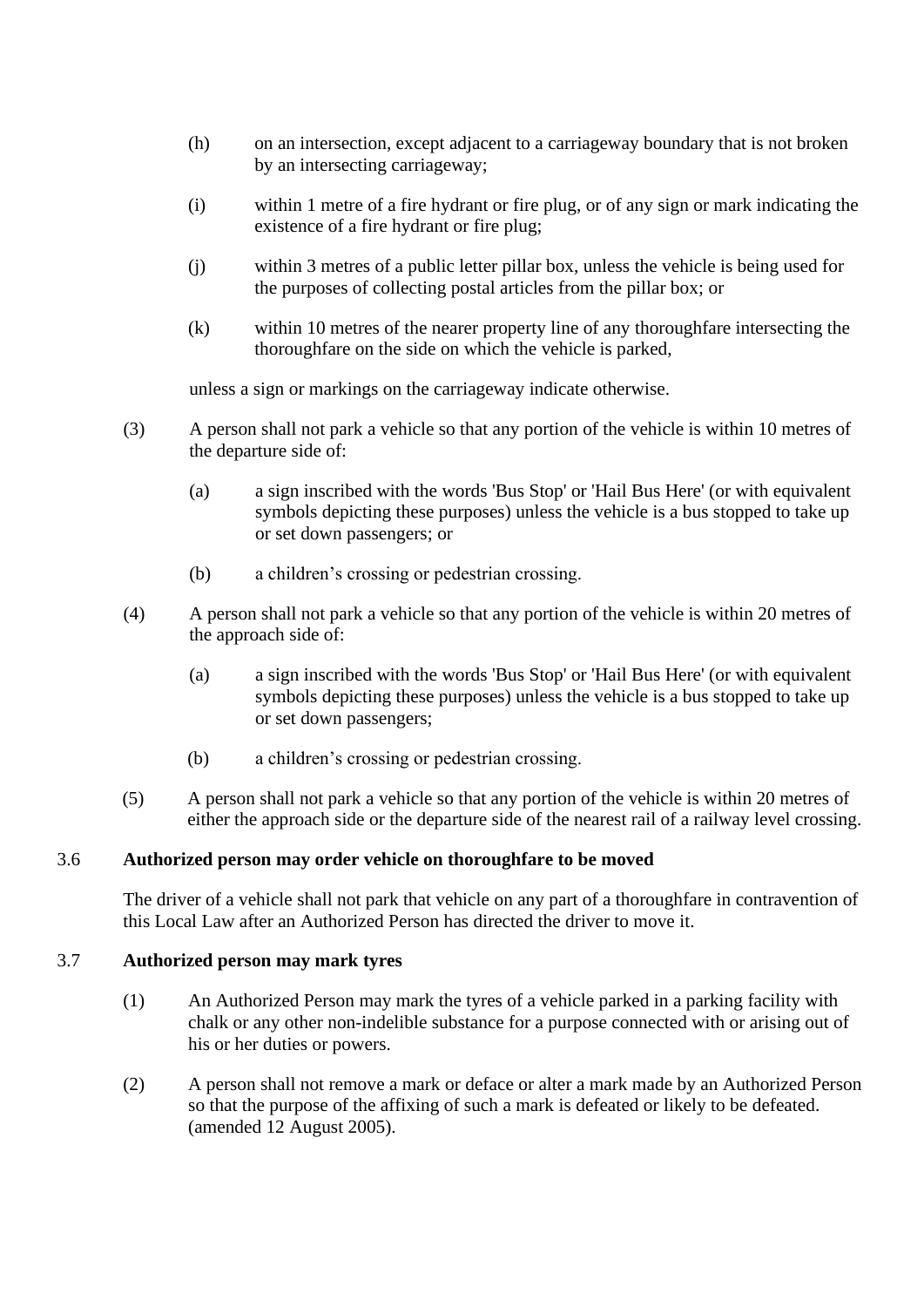## 3.8 **No movement of vehicles to avoid time limitation**

- (1) Where the parking of vehicles in a parking facility is permitted for a limited time, a person shall not move a vehicle within the parking facility so that the total time of parking exceeds the maximum time allowed for parking in the parking facility.
- (2) Where the parking of vehicles in a thoroughfare is permitted for a limited time, a person shall not move a vehicle along that thoroughfare so that the total time of parking exceeds the maximum time permitted, unless the vehicle has first been removed from the thoroughfare for at least two hours.

## 3.9 **No parking of vehicles exposed for sale and in other circumstances**

A person shall not park a vehicle on any portion of a thoroughfare:

- (a) for the purpose of exposing it for sale;
- (b) if that vehicle is not licensed under the Road Traffic Act;
- (c) if that vehicle is a trailer or a caravan unattached to a motor vehicle; or
- (d) for the purpose of effecting repairs to it, other than the minimum repairs necessary to enable the vehicle to be moved to a place other than a thoroughfare.

#### 3.10 **Parking on private land**

- (1) In this clause a reference to 'land' does not include land:
	- (a) which belongs to the local government;
	- (b) of which the local government is the management body under the *Land Administration Act* 1997;
	- (c) which is an 'otherwise unvested facility' within section 3.53 of the Act;
	- (d) which is the subject of an agreement referred to in clause 1.5(2); or
	- (e) which is identified in Schedule 4.
- (2) A person shall not park a vehicle on land without the consent of the owner or occupier of the land on which the vehicle is parked.
- (3) Where the owner or occupier of the land, by a sign referable to that land or otherwise, consents to the parking of vehicles of a specified class or classes on the land for a limited period, a person shall not park a vehicle on the land otherwise than in accordance with the consent.

#### 3.11 **Parking on reserves**

No person other than an employee of the local government in the course of his or her duties or a person authorized by the local government shall drive or park a vehicle upon or over any portion of a reserve other than upon an area specifically set aside for that purpose.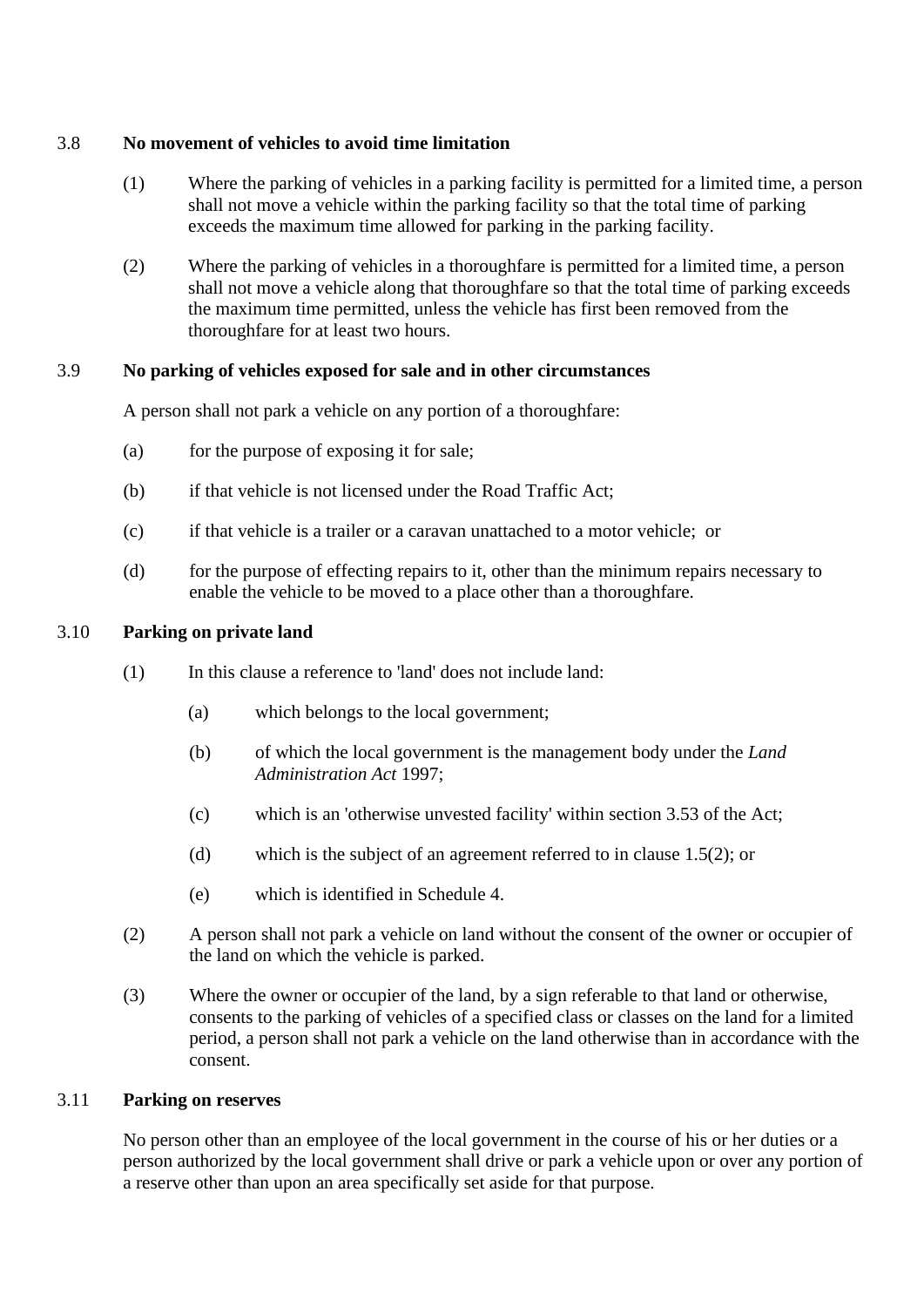## <span id="page-19-0"></span>3.12 **Suspension of parking limitations for urgent, essential or official duties**

- (1) Where by a sign the parking of vehicles is permitted for a limited time on a portion of a thoroughfare or parking facility, the local government, the CEO or an Authorized Person may, subject to the Code, permit a person to park a vehicle in that portion of the thoroughfare or parking facility for longer than the permitted time in order that the person may carry out urgent, essential or official duties.
- (2) Where permission is granted under subclause [\(1\),](#page-19-0) the local government, the CEO or an Authorized Person may prohibit the use by any other vehicle of that portion of the thoroughfare or parking facility to which the permission relates, for the duration of that permission.

## **4. PART 4 – PARKING AND STOPPING GENERALLY**

#### 4.1 **No stopping and no parking signs, and yellow edge lines**

(1) No stopping

A driver shall not stop on a length of carriageway, or in an area, to which a 'no stopping' sign applies.

(2) No parking

A driver shall not stop on a length of carriageway or in an area to which a 'no parking' sign applies, unless the driver is-

- (a) dropping off, or picking up, passengers or goods;
- (b) does not leave the vehicle unattended; and
- (c) completes the dropping off, or picking up, of the passengers or goods within 2 minutes of stopping and drives on.

'unattended', in relation to a vehicle, means that the driver has left the vehicle so that the driver is more than 3 metres from the closest point of the vehicle.

(3) No stopping on a carriageway with yellow edge lines

A driver shall not stop at the side of a carriageway marked with a continuous yellow edge line.

## **5. PART 5 – STOPPING IN ZONES FOR PARTICULAR VEHICLES**

#### 5.1 **Stopping in a loading zone**

A person shall not stop a vehicle in a loading zone unless it is:

- (a) a motor vehicle used for commercial or trade purposes engaged in the picking up or setting down of goods; or
- (b) a motor vehicle taking up or setting down passengers,

but, in any event, shall not remain in that loading zone: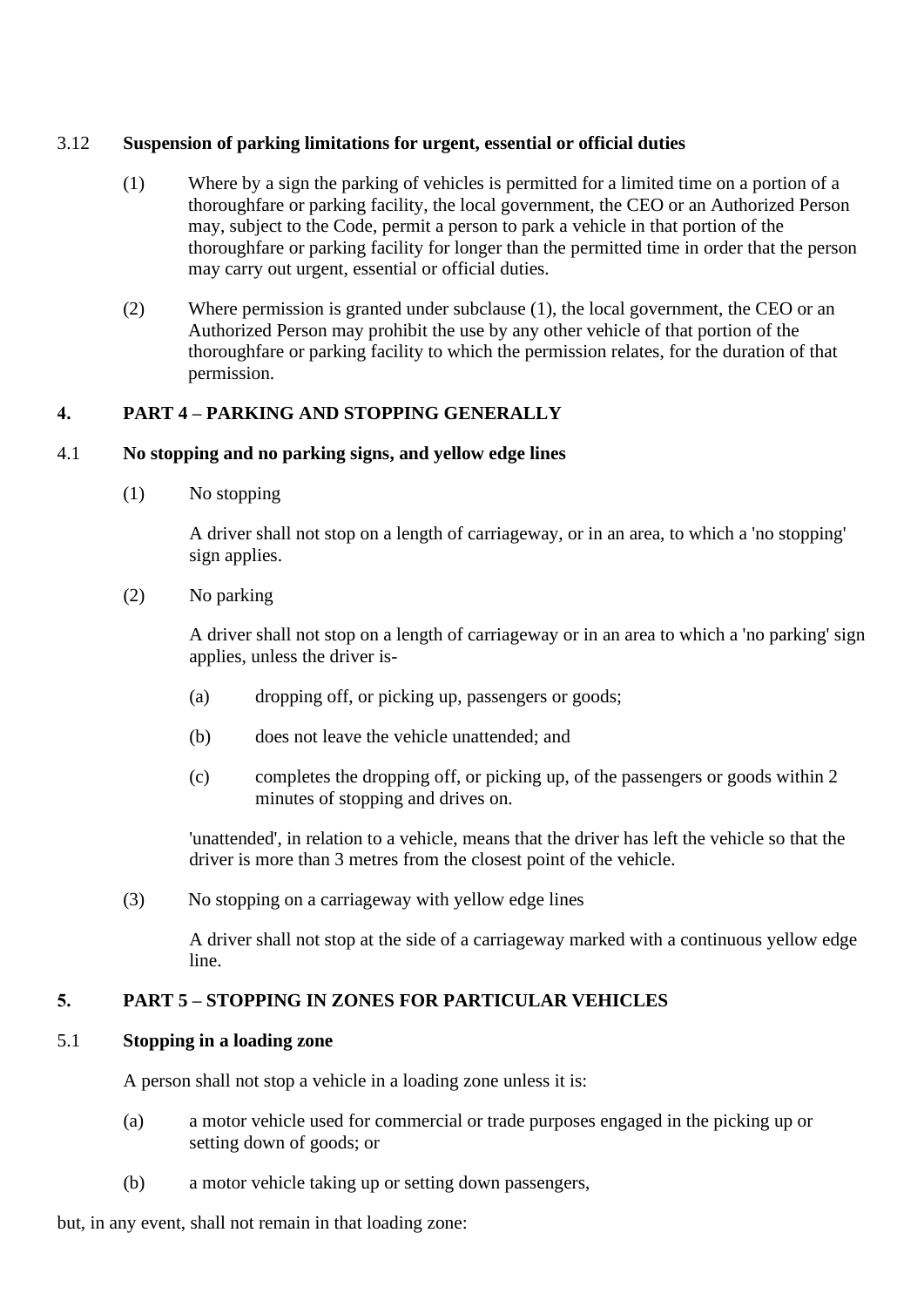- (c) for longer than a time indicated on the 'loading zone' sign; or
- (d) longer than 30 minutes (if no time is indicated on the sign).

## 5.2 **Stopping in a taxi zone or a bus zone**

- (1) A driver shall not stop in a taxi zone, unless the driver is driving a taxi.
- (2) A driver shall not stop in a bus zone unless the driver is driving a public bus, or a bus of a type that is permitted to stop at the bus zone by information on or with the 'bus zone' sign applying to the bus zone.

#### 5.3 **Stopping in a mail zone**

A person shall not stop a vehicle in a mail zone.

### 5.4 **Other limitations in zones**

A person shall not stop a vehicle in a zone to which a traffic sign applies if stopping the vehicle would be contrary to any limitation in respect to classes of persons or vehicles, or specific activities allowed, as indicated by additional words on a traffic sign that applies to the zone.

## **6. PART 6 – OTHER PLACES WHERE STOPPING IS RESTRICTED**

#### 6.1 **Stopping in a shared zone**

A driver shall not stop in a shared zone unless:

- (1) the driver stops at a place on a length of carriageway, or in an area, to which a parking control sign applies and the driver is permitted to stop at that place under these Local Laws;
- (2) the driver stops in a parking bay and the driver is permitted to stop in the parking bay under these Local Laws;
- (3) the driver is dropping off, or picking up, passengers or goods; or
- (4) the driver is engaged in door-to-door delivery or collection of goods, or in the collection of waste or garbage.

#### 6.2 **Double parking**

- (1) A driver shall not stop a vehicle so that any portion of the vehicle is between any other stopped vehicle and the centre of the carriageway.
- (2) This clause does not apply to:
	- (a) a driver stopped in traffic; or
	- (b) a driver angle parking on the side of the carriageway or in a median strip parking area, in accordance with these Local Laws.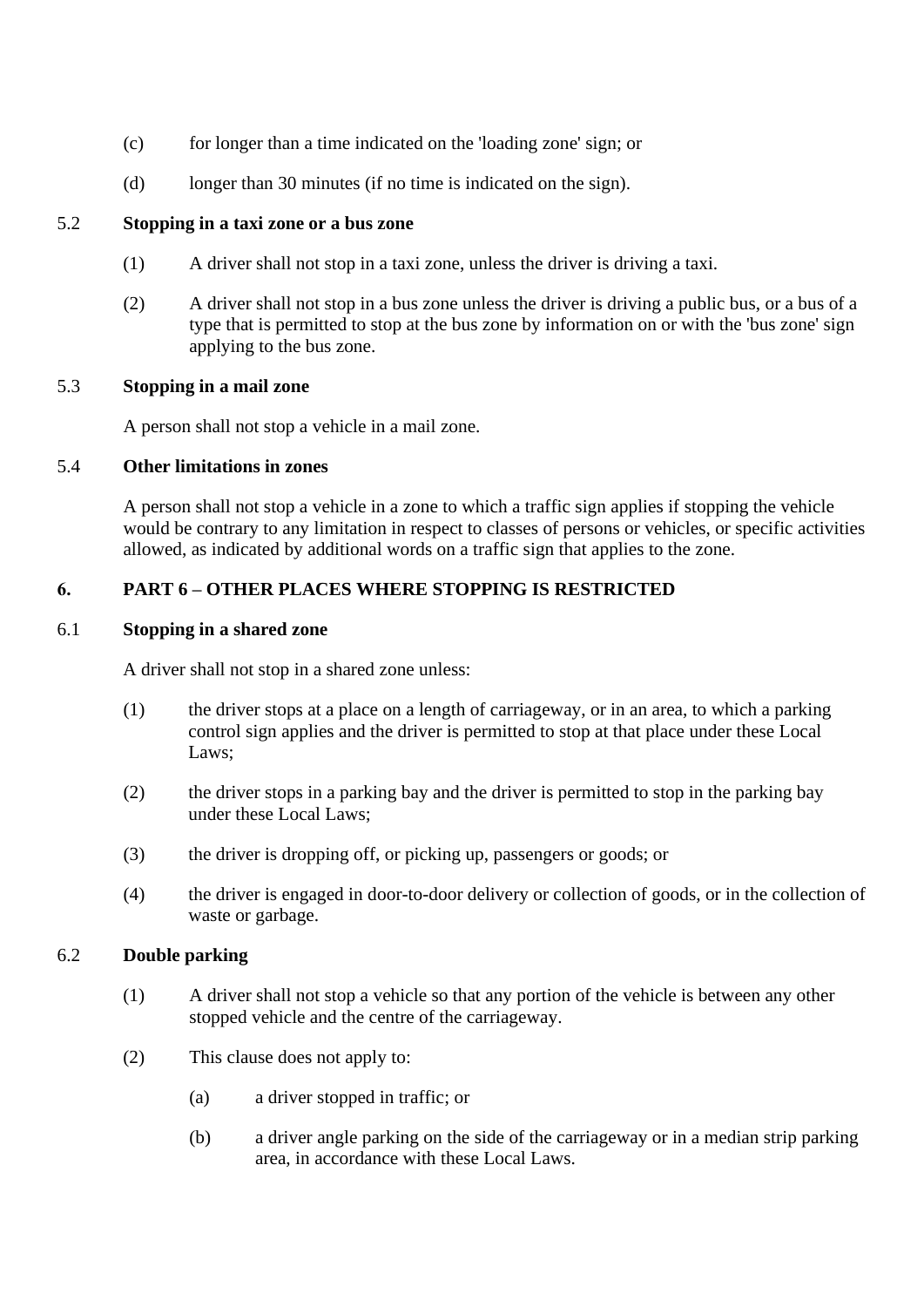## 6.3 **Stopping near an obstruction**

A driver shall not stop on a carriageway near an obstruction on the carriageway in a position that further obstructs traffic on the carriageway.

## 6.4 **Stopping on a bridge or in a tunnel, etc.**

- (1) A driver shall not stop a vehicle on a bridge, causeway, ramp or similar structure unless:
	- (a) the carriageway is at least as wide on the structure as it is on each of the approaches and a traffic sign does not prohibit stopping or parking; or
	- (b) the driver stops at a place on a length of carriageway, or in an area, to which a parking control sign applies and the driver is permitted to stop at that place under these Local Laws.
- (2) A driver shall not stop a vehicle in a tunnel or underpass unless:
	- (a) the carriageway is at least as wide in the tunnel or underpass as it is on each of the approaches and a traffic sign does not prohibit stopping or parking; or
	- (b) the driver of a motor vehicle stops at a bus stop, or in a bus zone or parking area marked on the carriageway, for the purpose of setting down or taking up passengers.

#### 6.5 **Stopping on crests, curves, etc.**

- (1) Subject to subclause (2), a driver shall not stop a vehicle on, or partly on, a carriageway, in any position where it is not visible to the driver of an overtaking vehicle, from a distance of 50 metres within a built-up area, and from a distance of 150 metres outside a built-up area.
- (2) A driver may stop on a crest or curve on a carriageway that is not in a built-up area if the driver stops at a place on the carriageway, or in an area, to which a parking control sign applies and the driver is permitted to stop at that place under these Local Laws.

#### 6.6 **Stopping near a fire hydrant etc**

- (1) A driver shall not stop a vehicle so that any portion of the vehicle is within one metre of a fire hydrant or fire plug, or of any sign or mark indicating the existence of a fire hydrant or fire plug, unless:
	- (a) the driver is driving a public bus, and the driver stops in a bus zone or at a bus stop and does not leave the bus unattended; or
	- (b) the driver is driving a taxi, and the driver stops in a taxi zone and does not leave the taxi unattended.
- (2) In this clause a driver leaves the vehicle 'unattended' if the driver leaves the vehicle so the driver is over 3 metres from the closest point of the vehicle.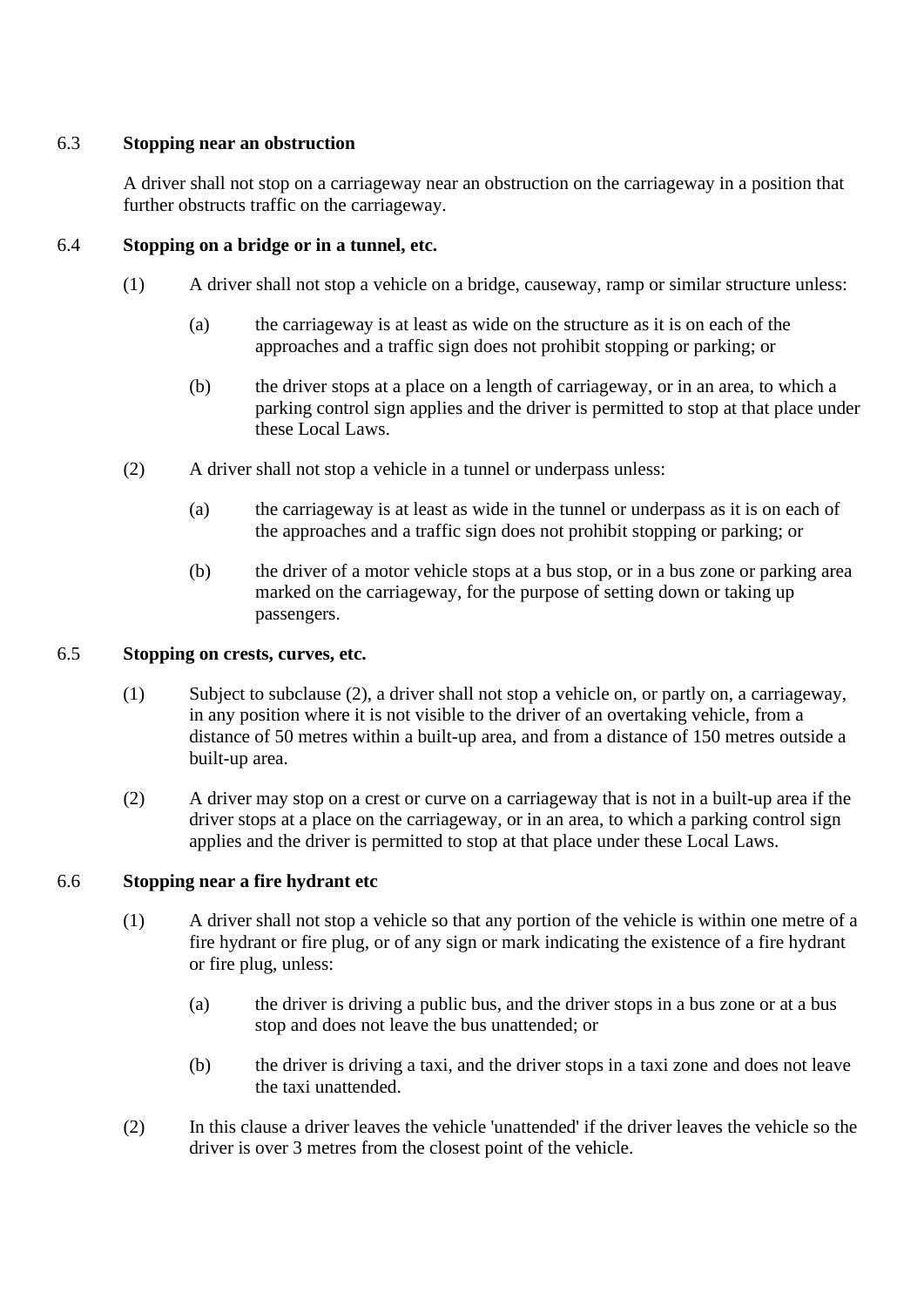## 6.7 **Stopping at or near a bus stop**

- (1) A driver shall not stop a vehicle so that any portion of the vehicle is within 20 metres of the approach side of a bus stop, or within 10m of the departure side of a bus stop, unless:
	- (a) the vehicle is a public bus stopped to take up or set down passengers; or
	- (b) the driver stops at a place on a length of carriageway, or in an area, to which a parking control sign applies and the driver is permitted to stop at that place under these Local Laws.
- (2) In this clause:
	- (a) distances are measured in the direction in which the driver is driving; and
	- (b) a trailer attached to a public bus is deemed to be a part of the public bus.

## 6.8 **Stopping on a path, median strip, or traffic island**

The driver of a vehicle (other than a bicycle or an animal) shall not stop so that any portion of the vehicle is on a path, traffic island or median strip, unless the driver stops in an area, to which a parking control sign applies and the driver is permitted to stop at that place under these Local Laws.

#### 6.9 **Stopping on verge**

- (1) A person shall not:
	- (a) stop a vehicle (other than a bicycle);
	- (b) stop a commercial vehicle or bus, or a trailer or caravan unattached to a motor vehicle; or
	- (c) stop a vehicle during any period when the stopping of vehicles on that verge is prohibited by a sign adjacent and referable to that verge,

so that any portion of it is on a verge.

- (2) Subclause (1)(a) does not apply to the person if he or she is the owner or occupier of the premises adjacent to that verge, or is a person authorised by the occupier of those premises to stop the vehicle so that any portion of it is on the verge.
- (3) Subclause (1)(b) does not apply to a commercial vehicle when it is being loaded or unloaded with reasonable expedition with goods, merchandise or materials collected from or delivered to the premises adjacent to the portion of the verge on which the commercial vehicle is parked, provided no obstruction is caused to the passage of any vehicle or person using a carriageway or a path.

#### 6.10 **Obstructing access to and from a path, driveway, etc.**

- (1) A driver shall not stop a vehicle so that any portion of the vehicle is in front of a path, in a position that obstructs access by vehicles or pedestrians to or from that path, unless:
	- (a) the driver is dropping off, or picking up, passengers; or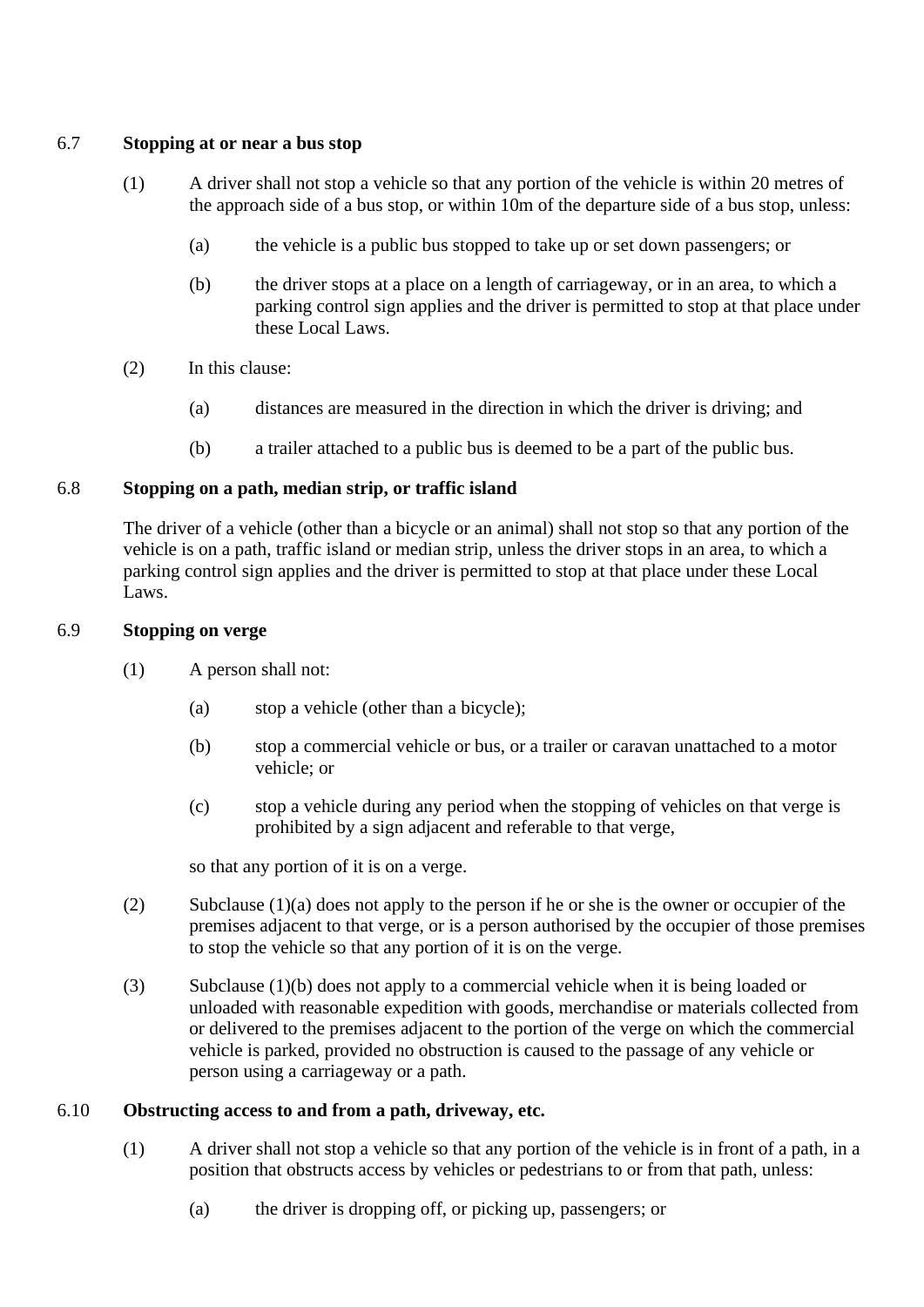- (b) the driver stops in a parking stall and the driver is permitted to stop in the parking stall under these Local Laws.
- (2) A driver shall not stop a vehicle on or across a driveway or other way of access for vehicles travelling to or from adjacent land, unless:
	- (a) the driver is dropping off, or picking up, passengers; or
	- (b) the driver stops in a parking stall and the driver is permitted to stop in the parking stall under these Local Laws.

#### 6.11 **Stopping near a letter box**

A driver shall not stop a vehicle so that any portion of the vehicle is within 3 metres of a public letter box, unless the driver:

- (a) is dropping off, or picking up, passengers or mail; or
- (b) stops at a place on a length of carriageway, or in an area, to which a parking control sign applies and the driver is permitted to stop at that place under these Local Laws.

## 6.12 **Stopping on a carriageway – heavy and long vehicles**

- (1) A person shall not park a vehicle or any combination of vehicles that, together with any projection on, or load carried by, the vehicle or combination of vehicles, is 7.5 metres or more in length or exceeds a GVM of 4.5 tonnes:
	- (a) on a carriageway in a built-up area, for any period exceeding one hour, unless engaged in the picking up or setting down of goods; or
	- (b) on a carriageway outside a built-up area, except on the shoulder of the carriageway, or in a truck bay or other area set aside for the parking of goods vehicles.
- (2) Nothing in this clause mitigates the limitations or condition imposed by any other clause or by any local law or traffic sign relating to the parking or stopping of vehicles.

## 6.13 **Stopping on a carriageway with a bicycle parking sign**

The driver of a vehicle (other than a bicycle) shall not stop on a length of carriageway to which a 'bicycle parking' sign applies, unless the driver is dropping off, or picking up, passengers.

#### 6.14 **Stopping on a carriageway with motor cycle parking sign**

The driver of a vehicle shall not stop on a length of carriageway, or in an area, to which a 'motor cycle parking' sign applies, or an area marked 'M/C' unless:

- (a) the vehicle is a motor cycle; or
- (b) the driver is dropping off, or picking up, passengers.

#### 6.15 **Stopping in a parking stall for people with disabilities**

(1) A driver shall not stop in a parking area for people with disabilities unless: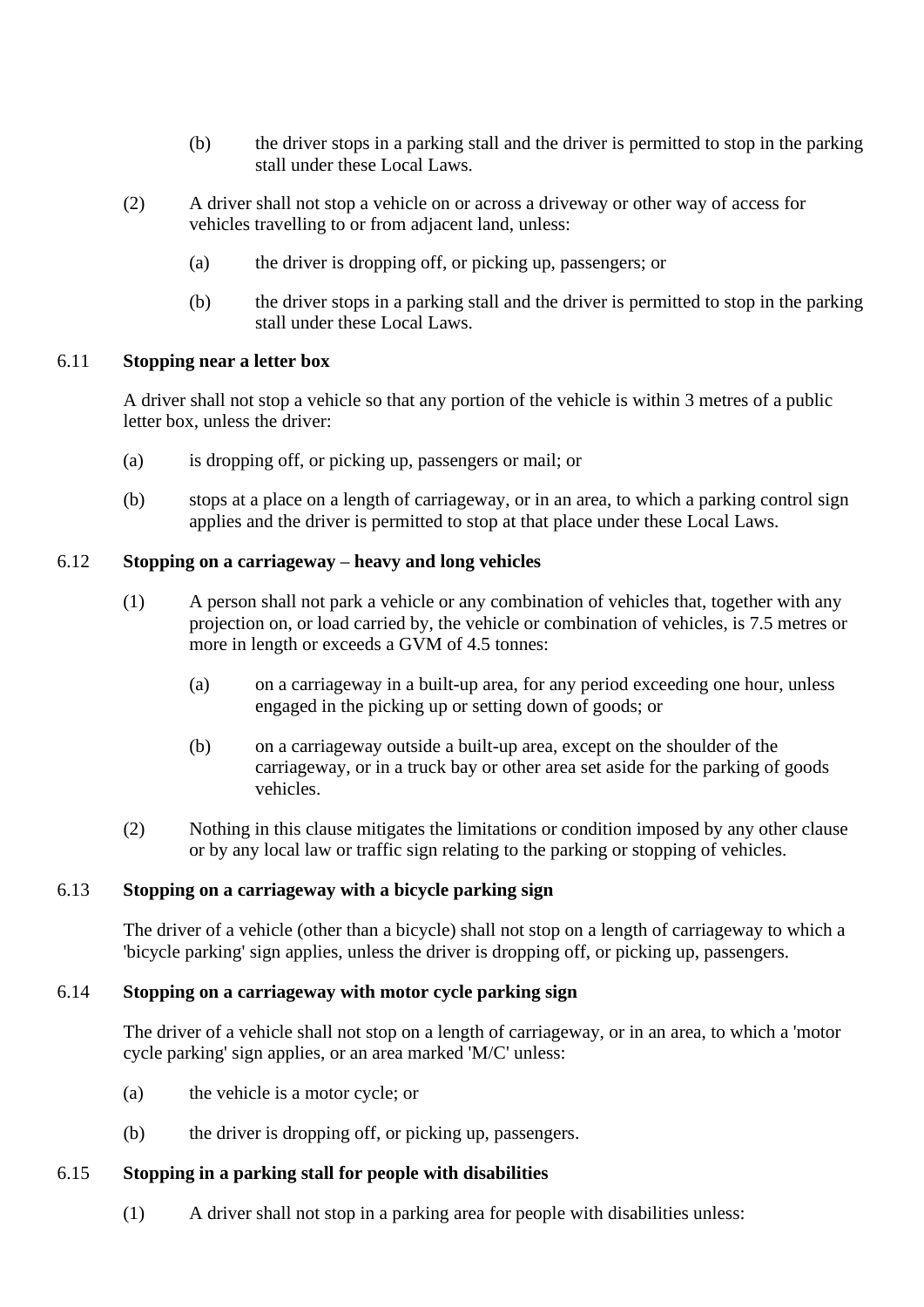- (a) the driver's vehicle displays an ACROD sticker; and
- (b) either the driver or the passenger in that vehicle is a person with disabilities.
- (2) In this clause a 'parking area for people with disabilities' is a length or area:
	- (a) to which a 'permissive parking' sign displaying a people with disabilities symbol applies;
	- (b) to which a 'people with disabilities parking' sign applies;
	- (c) indicated by a road marking (a 'people with disabilities road marking') that consists of, or includes, a people with disabilities symbol; or

(d) set aside within a parking region as a 'parking stall for use of a disabled person' under the *Local Government (Parking for Disabled Persons) Regulations 1988.*

## **7. PART 7 - MISCELLANEOUS**

#### 7.1 **Removal of notices on vehicle**

A person, other than the driver of the vehicle or a person acting under the direction of the driver of the vehicle, shall not remove from the vehicle any notice put on the vehicle by an Authorized Person.

## 7.2 **Unauthorized signs and defacing of signs**

A person shall not without the authority of the local government:

- (a) mark, set up or exhibit a sign purporting to be or resembling a sign marked, set up or exhibited by the local government under this Local Law;
- (b) remove, deface or misuse a sign or property, set up or exhibited by the local government under this Local Law or attempt to do any such act; or
- (c) affix a board, sign, placard, notice or other thing to or paint or write upon any part of a sign set up or exhibited by the local government under this Local Law.

### 7.3 **Signs must be complied with**

An inscription or symbol on a sign operates and has effect according to its tenor and a person contravening the direction on a sign commits an offence under this Local Law.

#### 7.4 **General provisions about signs**

- (1) A sign marked, erected, set up, established or displayed on or near a thoroughfare is, in the absence of evidence to the contrary presumed to be a sign marked, erected, set up, established or displayed under the authority of this Local Law.
- (2) The first three letters of any day of the week when used on a sign indicate that day of the week.

#### 7.5 **Special purpose and emergency vehicles**

Notwithstanding anything to the contrary in this Local Law, the driver of: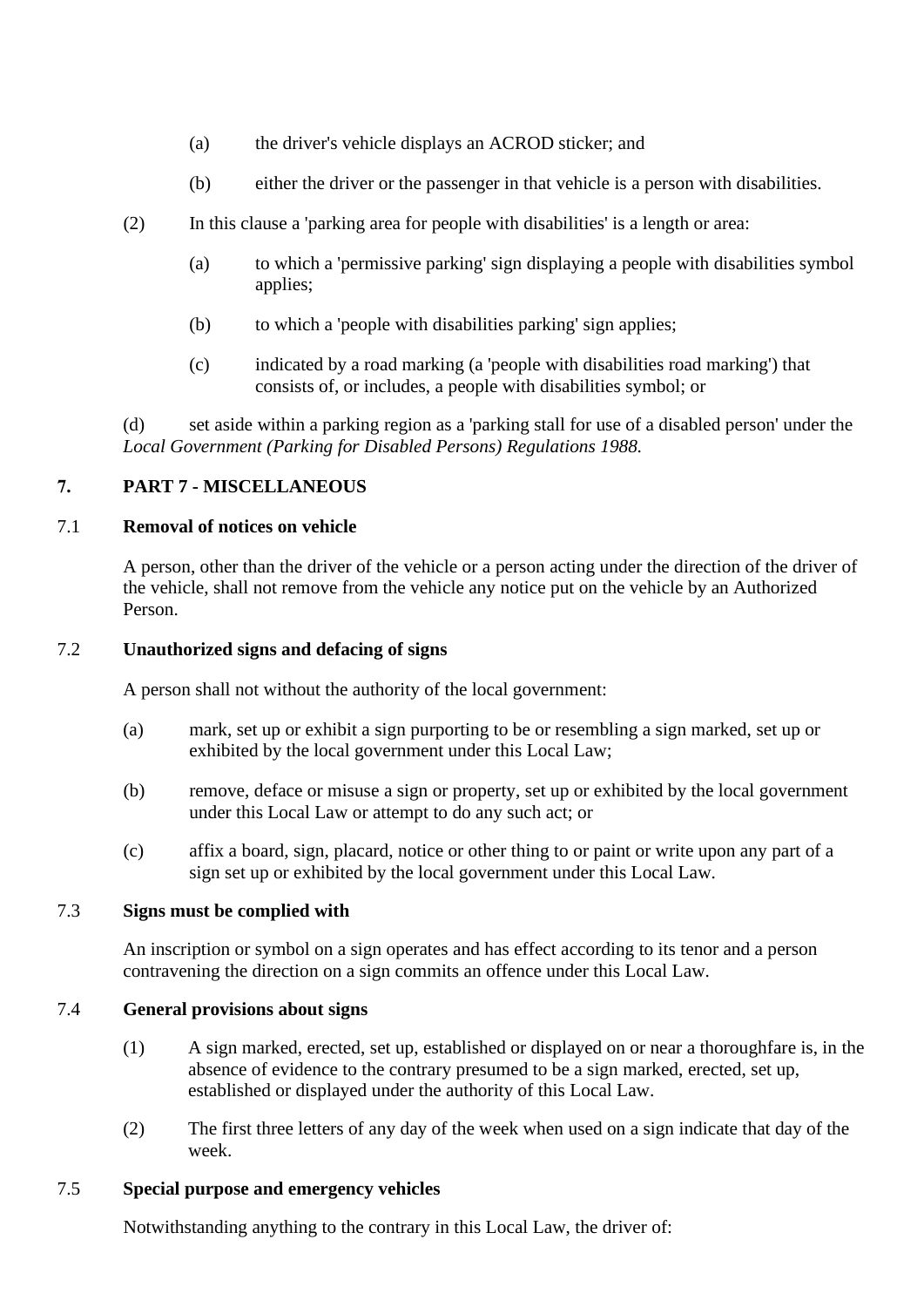- (a) a special purpose vehicle may, only in the course of his or her duties and when it is expedient and safe to do so, stop, or park the vehicle in any place, at any time; and
- (b) an emergency vehicle may, in the course of his or her duties and when it is expedient and safe to do so or where he or she honestly and reasonably believes that it is expedient and safe to do so, stop, or park the vehicle at any place, at any time.

### 7.6 **Vehicles not to obstruct a public place**

- (1) A person shall not leave a vehicle, or any part of a vehicle, in a public place so that it obstructs the use of any part of that public place without the permission of the local government or unless authorized under any written law.
- (2) A person will not contravene subclause (1) where the vehicle is left for a period not exceeding 24 hours.

## **8. PART 8 - PENALTIES**

## 8.1 **Offences and penalties**

- (1) Any person who fails to do anything required or directed to be done under this Local Law, or who does anything which under this Local Law that person is prohibited from doing, commits an offence.
- (2) An offence against any provision of this Local Law is a prescribed offence for the purposes of section 9.16(1) of the Act.
- (3) Any person who commits an offence under this Local Law shall be liable, upon conviction, to a penalty not exceeding \$1,000, and if the offence is of a continuing nature, to an additional penalty not exceeding \$100 for each day or part of a day during which the offence has continued.
- (4) The amount appearing in the final column of Schedule 2 directly opposite a clause specified in that Schedule is the modified penalty for an offence against that clause.

#### 8.2 **Form of notices (amended 12 August 2005).**

For the purposes of this Local Law:

- (a) the form of the notice referred to in section 9.13 of the Act is that of Form 1 in Schedule 3;
- (b) the form of the infringement notice referred to in section 9.17 of the Act is that of Form 2 in Schedule 3;
- (c) the form of the infringement notice referred to in section 9.17 of the Act which incorporates the notice referred to in section 9.13 of the Act, is that of Form 3 in Schedule 3; and
- (d) the form of the notice referred to in section 9.20 of the Act is that of Form 4 in Schedule 3.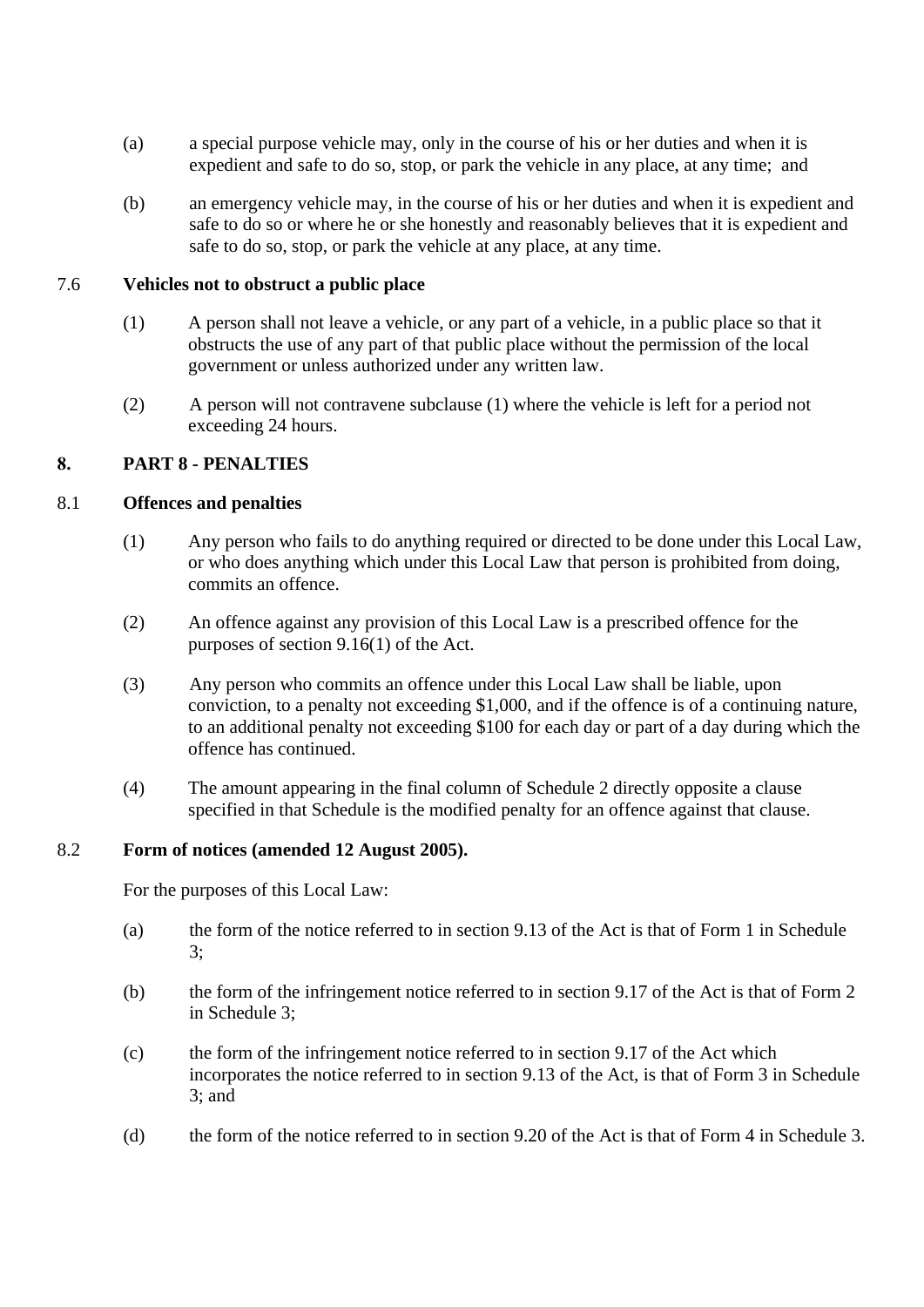## **PARKING REGION**

The parking region is the whole of the district, but excludes the following portions of the district:

- 1. the approach and departure prohibition areas of all existing and future traffic control signal installations as determined by the Commissioner of Main Roads;
- 2. prohibition areas applicable to all existing and future bridges and subways as determined by the Commissioner of Main Roads; and
- 3. any road which comes under the control of the Commissioner of Main Roads unless the control of parking and parking facilities on that road has been delegated by the Commissioner of Main Roads to the local government.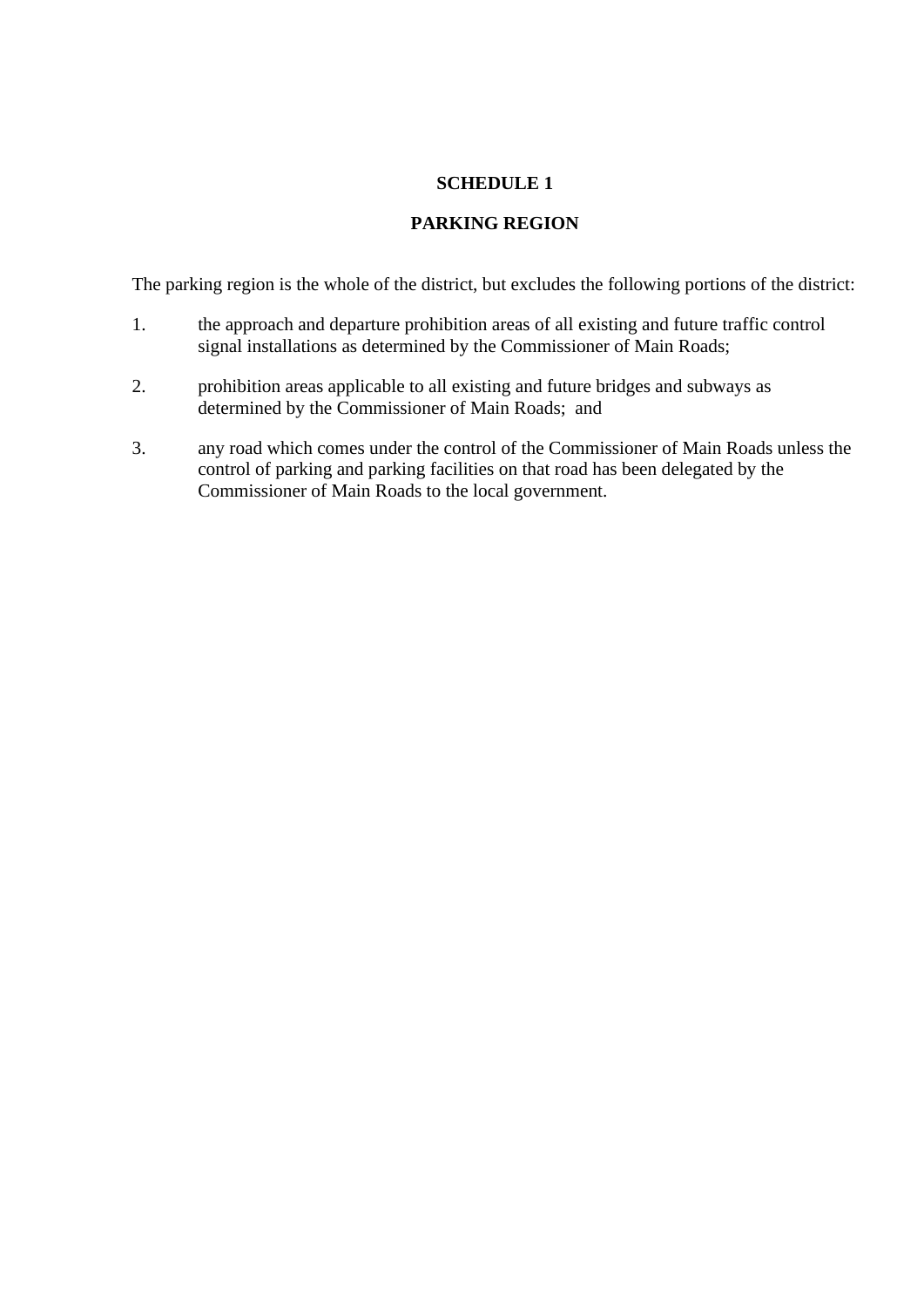# **PRESCRIBED OFFENCES**

# **PARKING AND PARKING FACILITIES LOCAL LAW**

| <b>ITEM</b><br>NO. | <b>CLAUSE NO.</b>           | <b>NATURE OF OFFENCE</b>                                                                  | <b>MODIFIED</b><br><b>PENALTY</b><br>\$ |
|--------------------|-----------------------------|-------------------------------------------------------------------------------------------|-----------------------------------------|
| $\mathbf{1}$       | 2.2                         | Failure to park wholly within parking stall                                               | 35                                      |
| $\overline{2}$     | 2.2(4)                      | Failure to park wholly within parking area                                                | 35                                      |
| 3                  | 2.3(1)(a)                   | Causing obstruction in parking station                                                    | 45                                      |
| $\overline{4}$     | 2.3(1)(b)                   | Parking contrary to sign in parking station                                               | 45                                      |
| 5                  | 2.3(1)(c)                   | Parking contrary to directions of Authorized Person                                       | 45                                      |
| 6                  | 2.3(1)(d)                   | Parking or attempting to park a vehicle in a parking stall<br>occupied by another vehicle | 35                                      |
| $\overline{7}$     | 3.1(1)(a)                   | Parking wrong class of vehicle                                                            | 35                                      |
| 8                  | 3.1(1)(b)                   | Parking by persons of a different class                                                   | 40                                      |
| 9                  | 3.1(1)(c)                   | Parking during prohibited period                                                          | 40                                      |
| 10                 | 3.1(3)(a)                   | Parking in no parking area                                                                | 45                                      |
| 11                 | 3.1(3)(b)                   | Parking contrary to signs or limitations                                                  | 35                                      |
| 12                 | 3.1(3)(c)                   | Parking vehicle in motor cycle only area                                                  | 35                                      |
| 13                 | 3.1(4)                      | Parking motor cycle in stall not marked 'M/C'                                             | 35                                      |
| 14                 | 3.1(5)                      | Parking without permission in an area designated for<br>'Authorised Vehicles Only'        | 40                                      |
| 15                 | 3.2(1)(a)                   | Failure to park on the left of two-way carriageway                                        | 35                                      |
| 16                 | 3.2(1)(b)                   | Failure to park on boundary of one-way carriageway                                        | 35                                      |
| 17                 | $3.2(1)(a)$ or<br>3.2(1)(b) | Parking against the flow of traffic                                                       | 40                                      |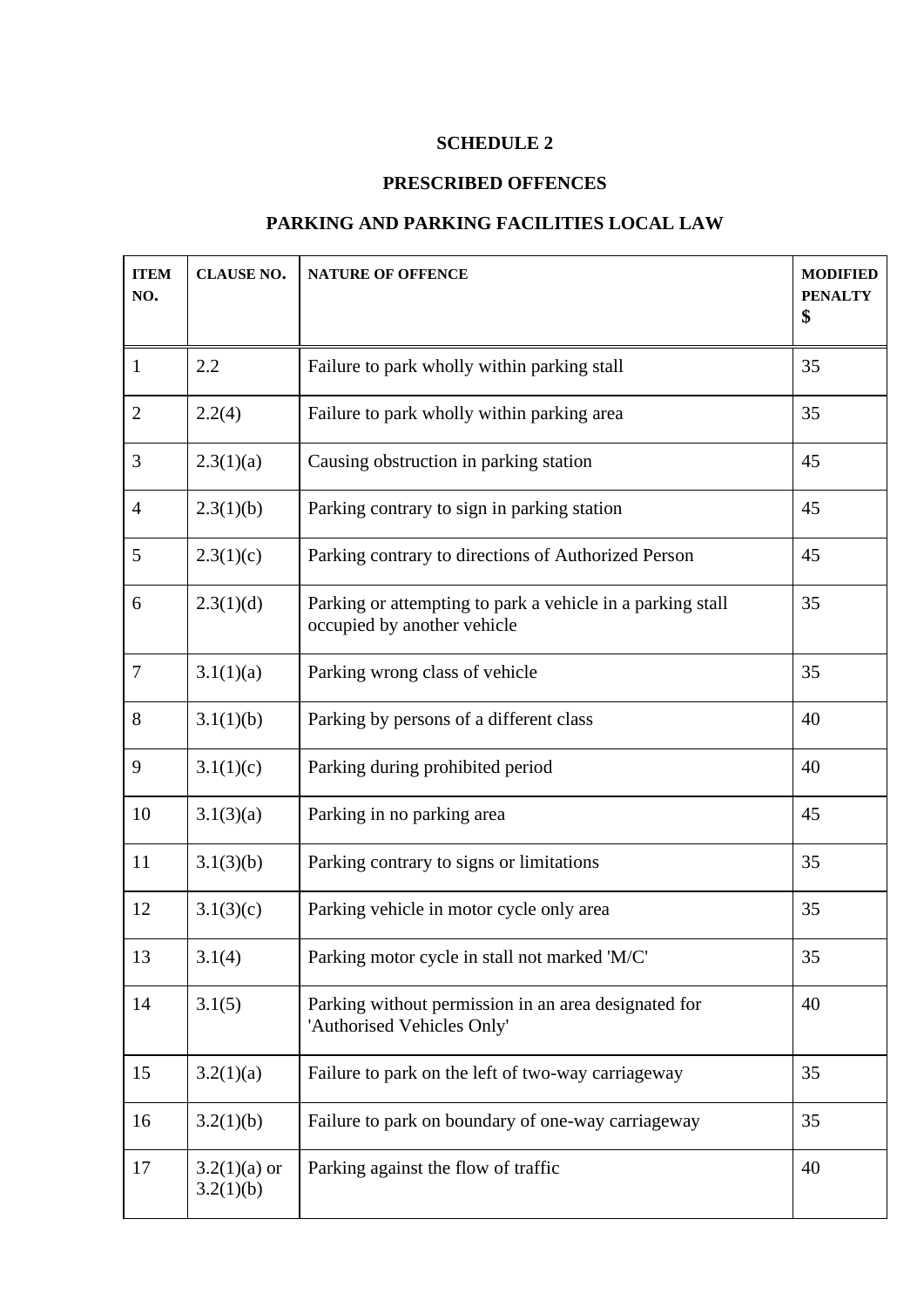| 18 | 3.2(1)(c)              | Parking when distance from farther boundary less than 3 metres                                                | 40 |
|----|------------------------|---------------------------------------------------------------------------------------------------------------|----|
| 19 | 3.2(1)(d)              | Parking closer than 1 metre from another vehicle                                                              | 35 |
| 20 | 3.2(1)(e)              | Causing obstruction                                                                                           | 45 |
| 21 | 3.3(b)                 | Failure to park at approximate right angle                                                                    | 35 |
| 22 | 3.4(2)                 | Failure to park at an appropriate angle                                                                       | 35 |
| 23 | 3.5(2)(a)<br>and $6.2$ | Double parking                                                                                                | 40 |
| 24 | 3.5(2)(b)              | Parking on or adjacent to a median strip                                                                      | 35 |
| 25 | 3.5(2)(c)              | Denying access to private drive or right of way                                                               | 40 |
| 26 | 3.5(2)(d)              | Parking beside excavation or obstruction so as to obstruct<br>traffic                                         | 45 |
| 27 | 3.5(2)(e)              | Parking within 10 metres of traffic island                                                                    | 40 |
| 28 | 3.5(2)(f)              | Parking on footpath/pedestrian crossing                                                                       | 45 |
| 29 | 3.5(2)(g)              | Parking contrary to continuous line markings                                                                  | 40 |
| 30 | 3.5(2)(h)              | Parking on intersection                                                                                       | 40 |
| 31 | 3.5(2)(i)              | Parking within 1 metre of fire hydrant or fire plug                                                           | 45 |
| 32 | 3.5(2)(j)              | Parking within 3 metres of public letter box                                                                  | 40 |
| 33 | 3.5(2)(k)              | Parking within 10 metres of intersection                                                                      | 40 |
| 34 | $3.5(3)(a)$ or<br>(b)  | Parking vehicle within 10 metres of departure side of bus stop,<br>children's crossing or pedestrian crossing | 45 |
| 35 | $3.5(4)(a)$ or<br>(b)  | Parking vehicle within 20 metres of approach side of bus stop,<br>children's crossing or pedestrian crossing  | 45 |
| 36 | 3.5(5)                 | Parking vehicle within 20 metres of approach side or departure<br>side of railway level crossing              | 45 |
| 37 | 3.6                    | Parking contrary to direction of Authorized Person                                                            | 45 |
| 38 | 3.7(2)                 | Removing mark of Authorized Person                                                                            | 50 |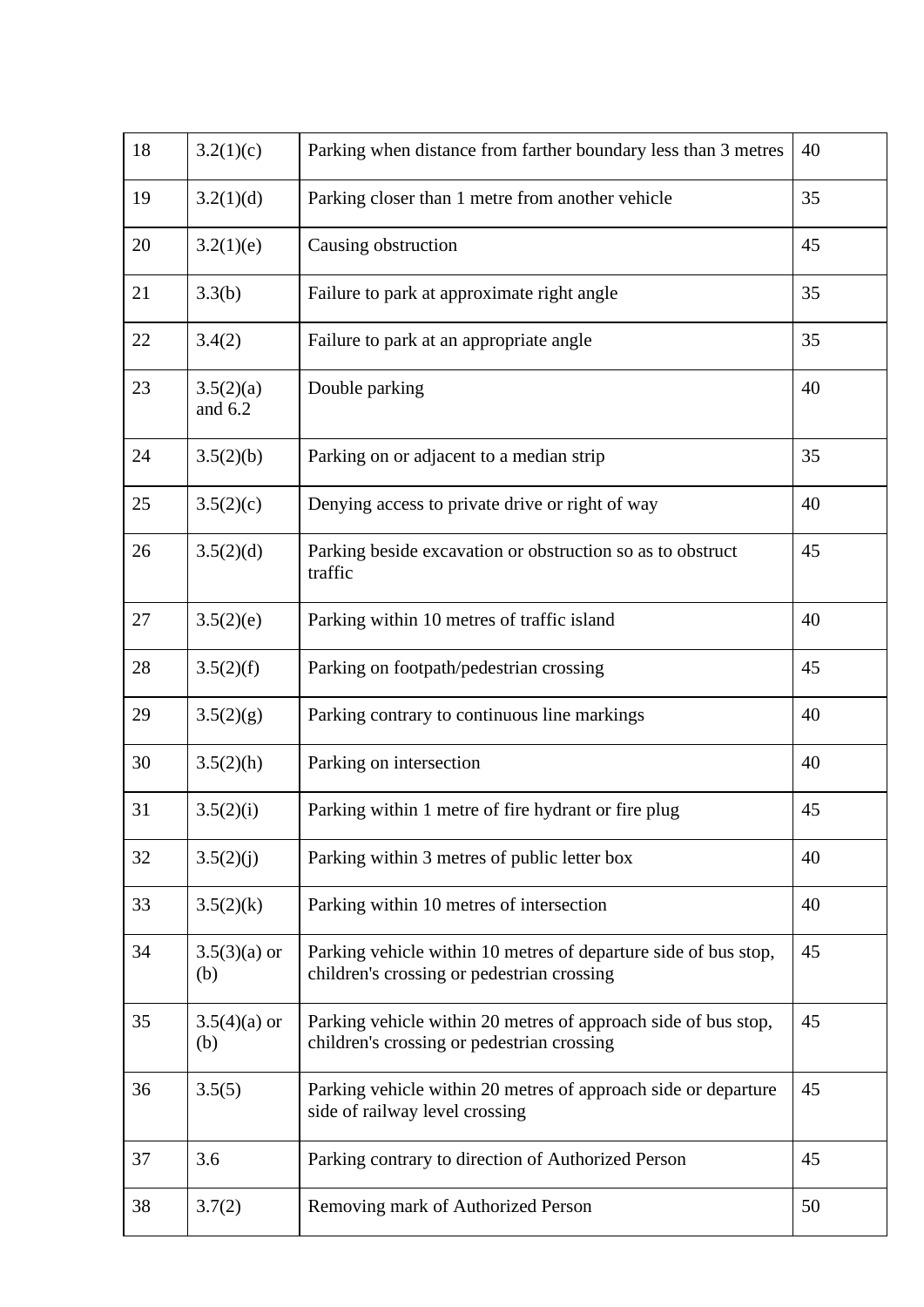| 39 | 3.8                 | Moving vehicle to avoid time limitation                        | 35 |
|----|---------------------|----------------------------------------------------------------|----|
| 40 | 3.9(a)              | Parking in thoroughfare for purpose of sale                    | 35 |
| 41 | 3.9(b)              | Parking unlicensed vehicle in thoroughfare                     | 35 |
| 42 | 3.9(c)              | Parking a trailer/caravan on a thoroughfare                    | 35 |
| 43 | 3.9(d)              | Parking in thoroughfare for purpose of repairs                 | 35 |
| 44 | $3.10(1)$ or<br>(2) | Parking on land that is not a parking facility without consent | 50 |
| 45 | 3.10(3)             | Parking on land not in accordance with consent                 | 35 |
| 46 | 3.11                | Driving or parking on reserve                                  | 35 |
| 47 | 4.1(1)              | Stopping contrary to a 'no stopping' sign                      | 35 |
| 48 | 4.1(2)              | Parking contrary to a 'no parking' sign                        | 35 |
| 49 | 4.1(3)              | Stopping within continuous yellow lines                        | 35 |
| 50 | 5.1                 | Stopping unlawfully in a loading zone                          | 35 |
| 51 | 5.2                 | Stopping unlawfully in a taxi zone or bus zone                 | 35 |
| 52 | 5.3                 | Stopping unlawfully in a mail zone                             | 35 |
| 53 | 5.4                 | Stopping in a zone contrary to a sign                          | 35 |
| 54 | 6.1                 | Stopping in a shared zone                                      | 35 |
| 55 | 6.3                 | Stopping near an obstruction                                   | 40 |
| 56 | 6.4                 | Stopping on a bridge or tunnel                                 | 35 |
| 57 | 6.5                 | Stopping on crests/curves etc                                  | 50 |
| 58 | 6.6                 | Stopping near fire hydrant                                     | 50 |
| 59 | 6.7                 | Stopping near bus stop                                         | 40 |
| 60 | 6.8                 | Stopping on path, median strip or traffic island               | 35 |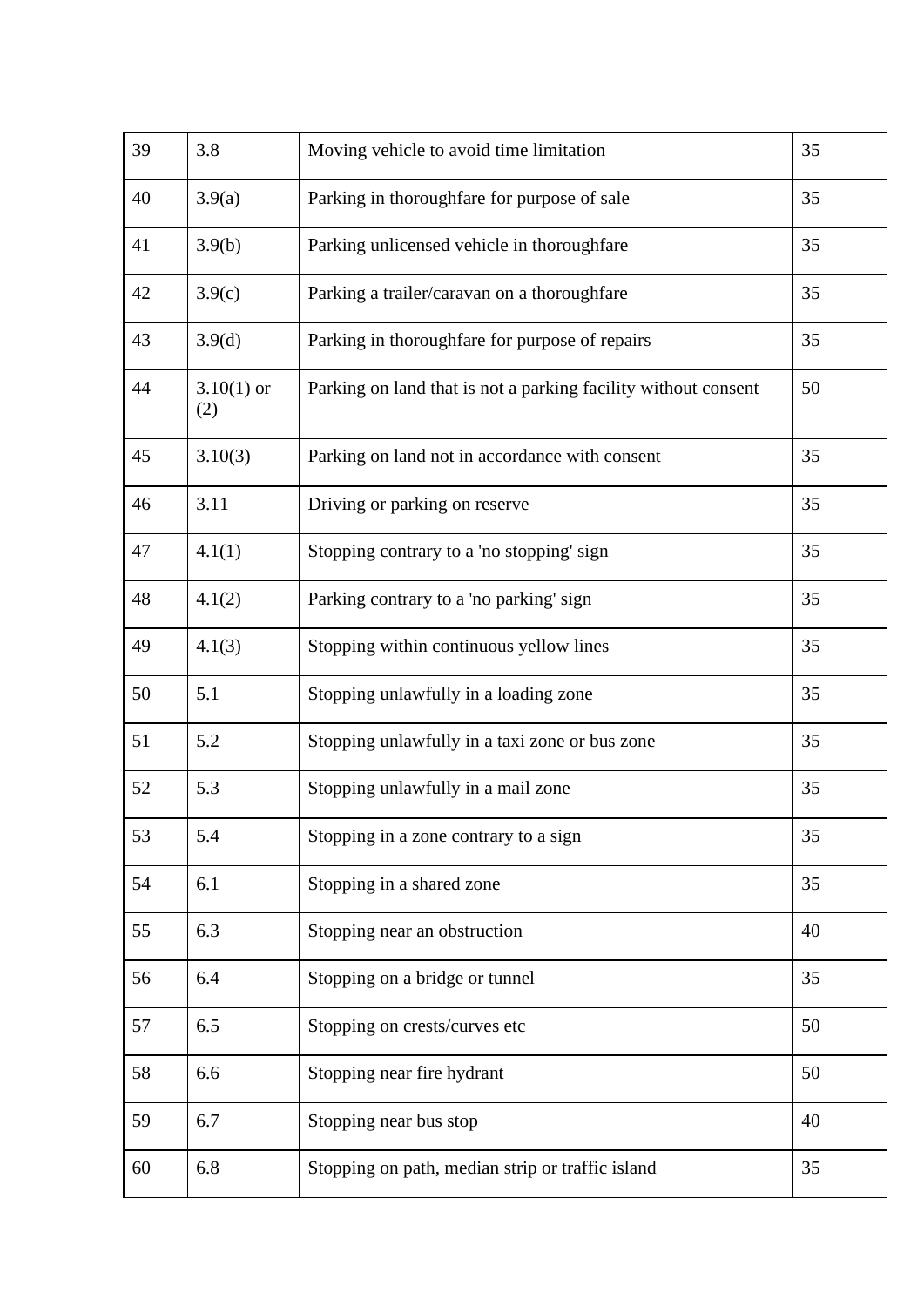| 61 | 6.9  | Stopping on verge                                | 35 |
|----|------|--------------------------------------------------|----|
| 62 | 6.10 | Obstructing path, a driveway etc.                | 35 |
| 63 | 6.11 | Stopping near letter box                         | 35 |
| 64 | 6.12 | Stopping heavy or long vehicles on carriageway   | 40 |
| 65 | 6.13 | Stopping in bicycle parking area                 | 35 |
| 66 | 6.14 | Stopping in motorcycle parking area              | 35 |
| 67 | 6.15 | Stopping in disabled parking area                | 40 |
| 68 | 7.6  | Leaving vehicle so as to obstruct a public place | 45 |
| 69 |      | All other offences not specified                 | 30 |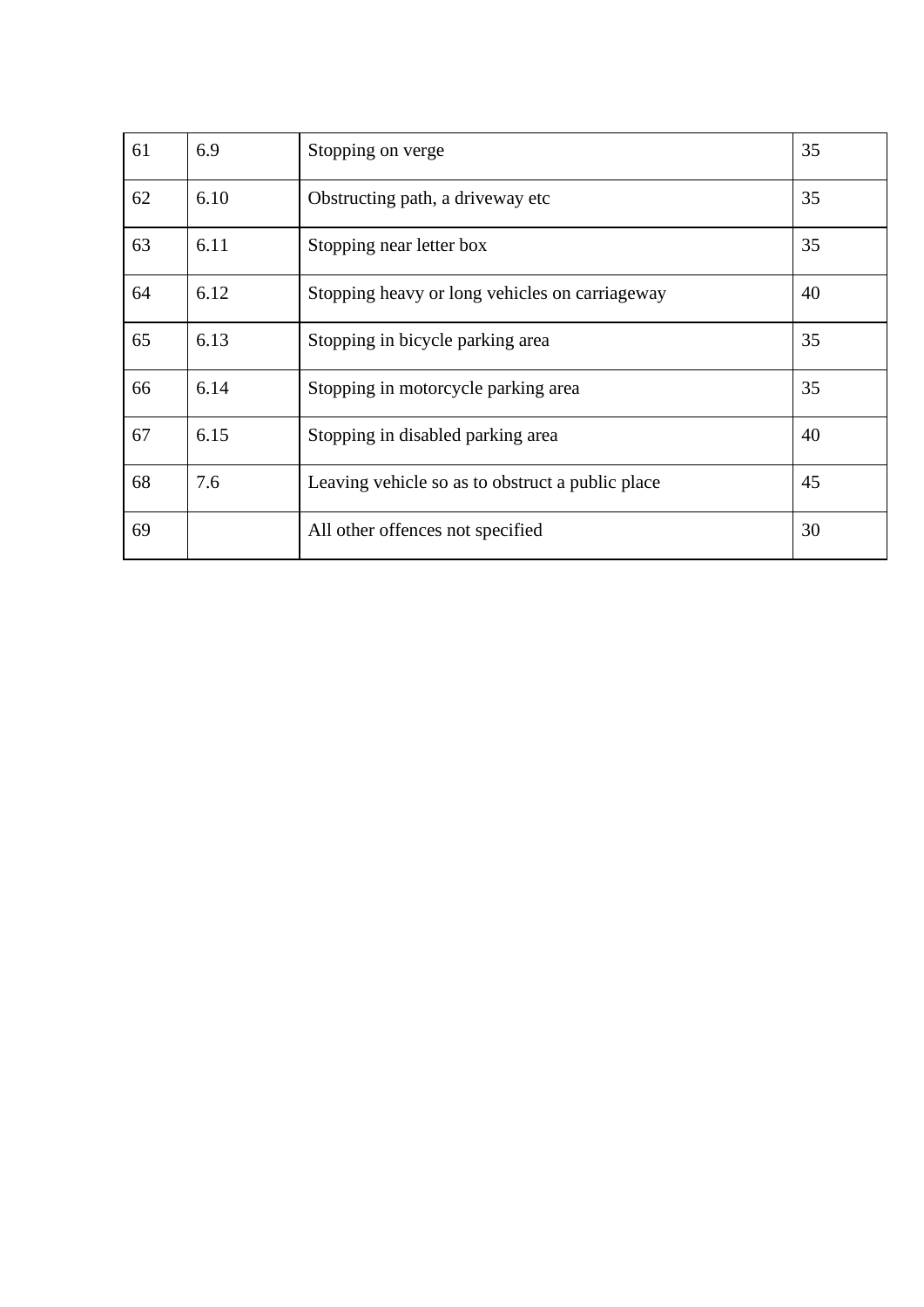#### **FORMS**

#### **LOCAL GOVERNMENT ACT 1995**

#### **FORM 1**

#### **PARKING AND PARKING FACILITIES LOCAL LAW**

#### **NOTICE TO OWNER OF VEHICLE INVOLVED IN OFFENCE**

Date .......... / .......... / ..........

You are required under section 9.13 of the Local Government Act 1995 to identify the person who was the driver or person in charge of the vehicle at the time when the offence is alleged to have been committed.

If you do not prove otherwise, you will be deemed to have committed the offence unless:

- (a) within 28 days after being served with this notice;
	- (i) you inform the Chief Executive Officer or another authorized officer of the local government as to the identity and address of the person who was the driver or person in charge of the vehicle at the time the offence is alleged to have been committed; and
	- (ii) you satisfy the Chief Executive Officer that the vehicle had been stolen, or was being unlawfully used, at the time the offence is alleged to have been committed;

or

(b) you were given an infringement notice for the alleged offence and the modified penalty specified in it is paid within 28 days after the notice was given or such further time as is allowed.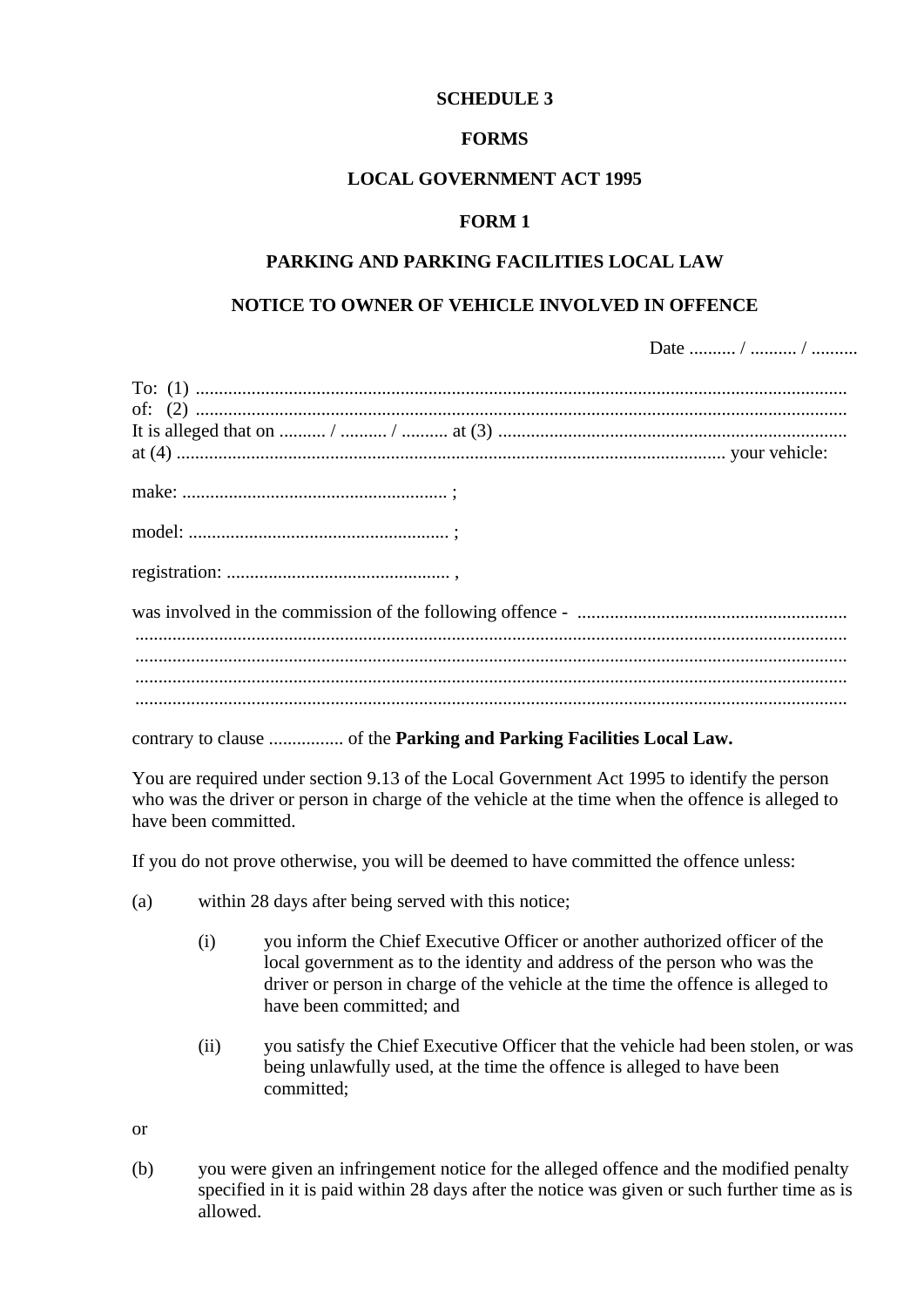#### Insert:

| (1) | Name of owner or 'the owner'                       |
|-----|----------------------------------------------------|
| (2) | Address of owner (not required if owner not named) |
| (3) | Time of alleged offence.                           |
| (4) | Location of alleged offence                        |
| (5) | Signature of authorized person                     |
| (6) | Name and title of authorized person giving notice  |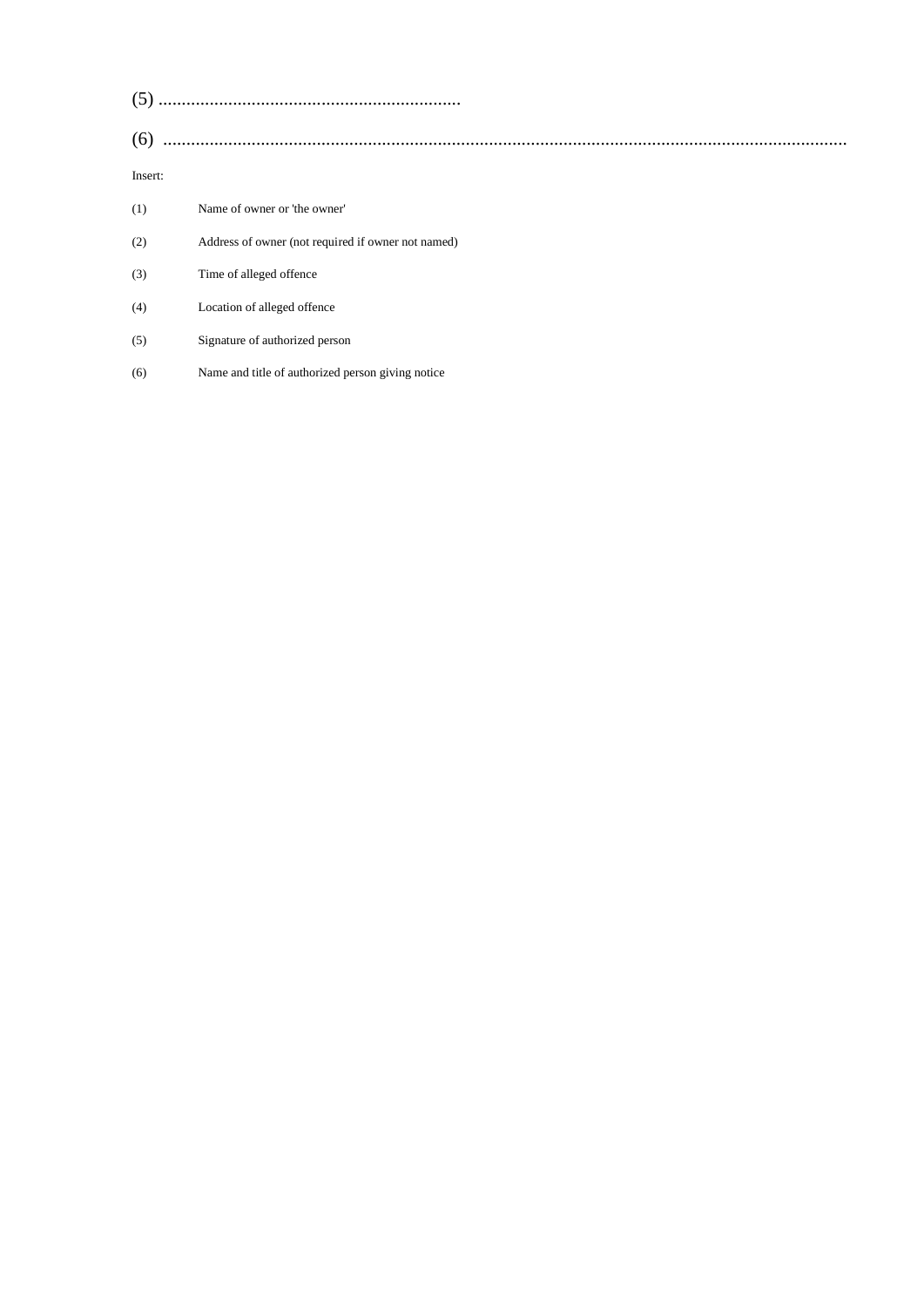#### **LOCAL GOVERNMENT ACT 1995**

## **FORM 2**

## **PARKING AND PARKING FACILITIES LOCAL LAW**

## **INFRINGEMENT NOTICE**

Serial No.

| Date  /  /                                 |
|--------------------------------------------|
|                                            |
| in respect of vehicle:                     |
|                                            |
|                                            |
|                                            |
| you committed the following offence:       |
|                                            |
|                                            |
| The modified penalty for the offence is \$ |

If you do not wish to have a complaint of the alleged offence heard and determined by a court, the amount of the modified penalty may be paid to an authorized person at (5) ................................ within a period of 28 days after the giving of this notice.

If you take no action this infringement notice may be registered with the Fines Enforcement Registry after which your driver's licence or any vehicle licence held by you may be suspended. If the matter is registered with the Registry additional costs will also be payable.

If the above address is not your current address, or if you change your address, it is important that you advise us immediately. Failure to do so may result in your driver's licence or any vehicle licence you hold being suspended without your knowledge.

(6) ..............................................................

(7) ...................................................................................................................................................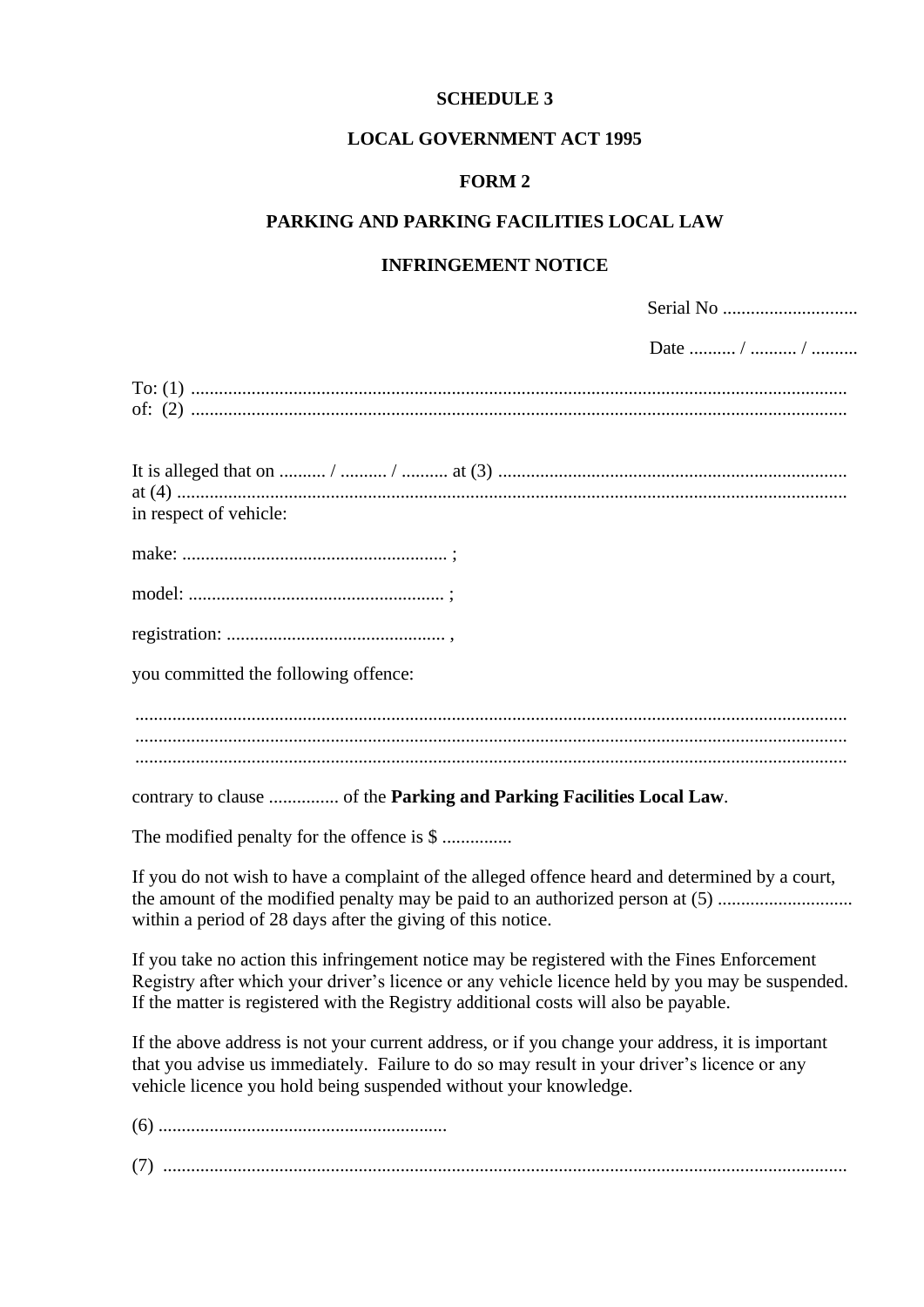#### Insert:

| (1) | Name of alleged offender or 'the owner'  |
|-----|------------------------------------------|
| (2) | Address of alleged offender              |
| (3) | Time of alleged offence                  |
| (4) | Location of alleged offence              |
| (5) | Place where modified penalty may be paid |
| (6) | Signature of authorized person           |
|     |                                          |

(7) Name and title of authorized person giving notice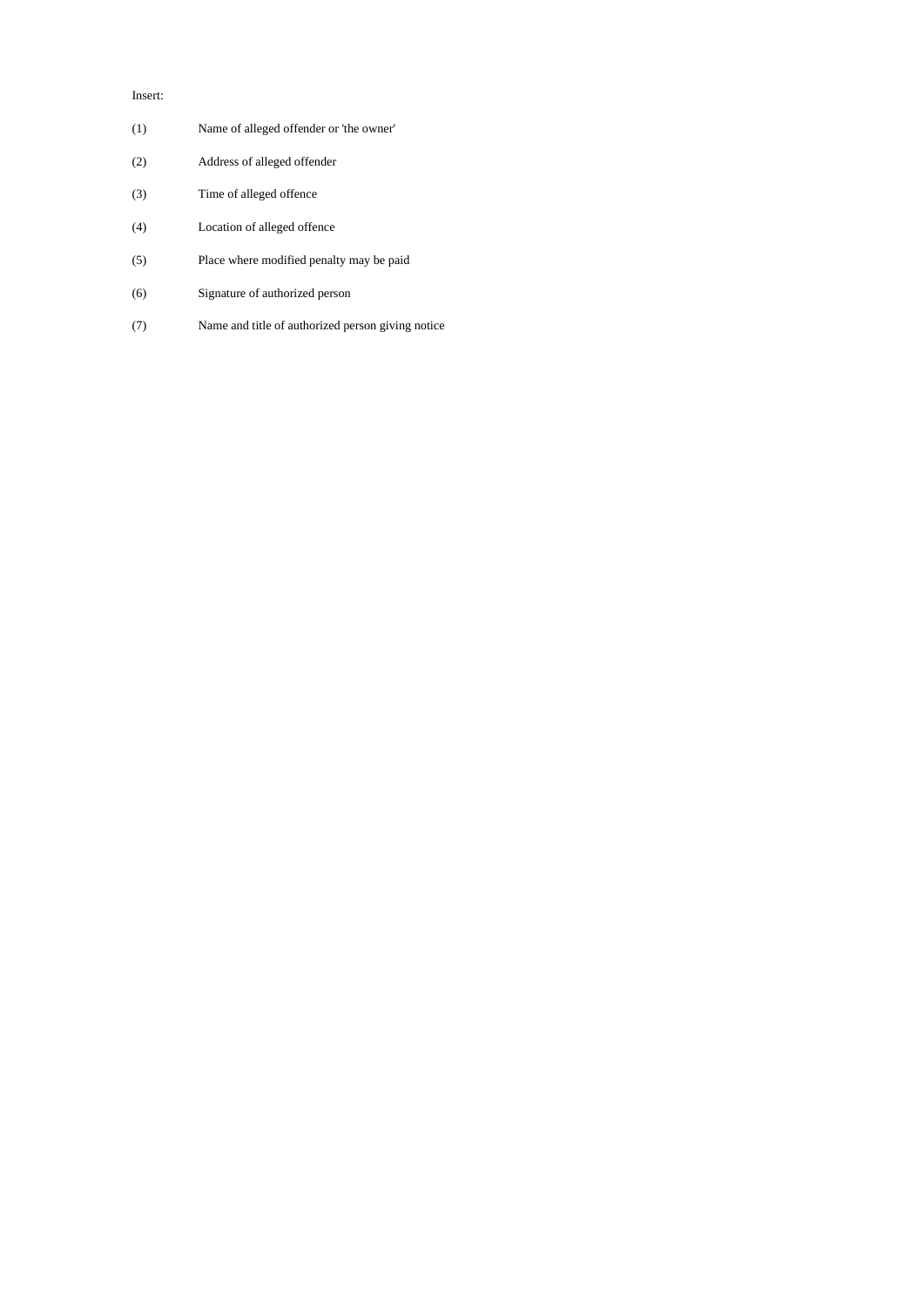## **LOCAL GOVERNMENT ACT 1995**

#### **FORM 3**

## **PARKING AND PARKING FACILITIES LOCAL LAW**

### **INFRINGEMENT NOTICE**

|                                                                                                                                                                                                                                                | Date  /  / |
|------------------------------------------------------------------------------------------------------------------------------------------------------------------------------------------------------------------------------------------------|------------|
|                                                                                                                                                                                                                                                |            |
|                                                                                                                                                                                                                                                |            |
| in respect of vehicle:                                                                                                                                                                                                                         |            |
|                                                                                                                                                                                                                                                |            |
|                                                                                                                                                                                                                                                |            |
|                                                                                                                                                                                                                                                |            |
| you committed the following offence:                                                                                                                                                                                                           |            |
|                                                                                                                                                                                                                                                |            |
|                                                                                                                                                                                                                                                |            |
| The modified penalty for the offence is \$                                                                                                                                                                                                     |            |
| If you do not wish to have a complaint of the alleged offence heard and determined by a court,<br>the amount of the modified penalty may be paid to an authorized person at (5)<br>within a period of 28 days after the giving of this notice. |            |
|                                                                                                                                                                                                                                                |            |

Unless within 28 days after being served with this notice:

- (a) you pay the modified penalty; or
- (b) you:
	- (i) inform the Chief Executive Officer or another authorized officer of the local government as to the identity and address of the person who was the driver or person in charge of the above vehicle at the time the offence is alleged to have been committed; or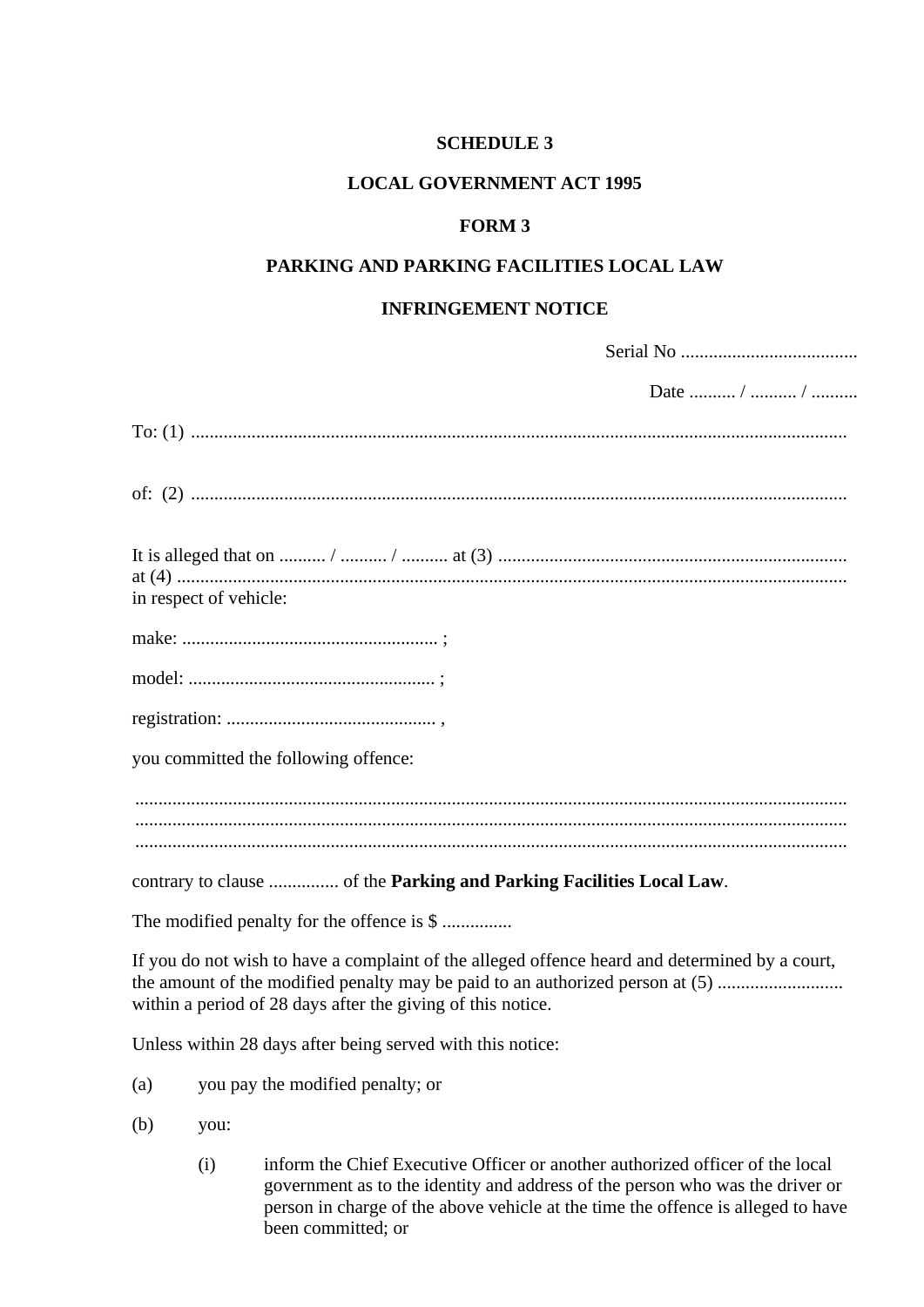(ii) satisfy the Chief Executive Officer that the above vehicle had been stolen or was being unlawfully used at the time the offence is alleged to have been committed,

you will, in the absence of proof to the contrary, be deemed to have committed the above offence and court proceedings may be instituted against you.

If you take no action this infringement notice may be registered with the Fines Enforcement Registry after which your driver's licence or any vehicle licence held by you may be suspended. If the matter is registered with the Registry additional costs will also be payable.

If the above address is not your current address, or if you change your address, it is important that you advise us immediately. Failure to do so may result in your driver's licence or any vehicle licence you hold being suspended without your knowledge.

| (7)     |                                                    |
|---------|----------------------------------------------------|
| Insert: |                                                    |
| (1)     | Name of owner or 'the owner'                       |
| (2)     | Address of owner (not required if owner not named) |
| (3)     | Time of alleged offence                            |
| (4)     | Location of alleged offence                        |
| (5)     | Place where modified penalty may be paid           |
| (6)     | Signature of authorized person                     |
| (7)     | Name and title of authorized person giving notice  |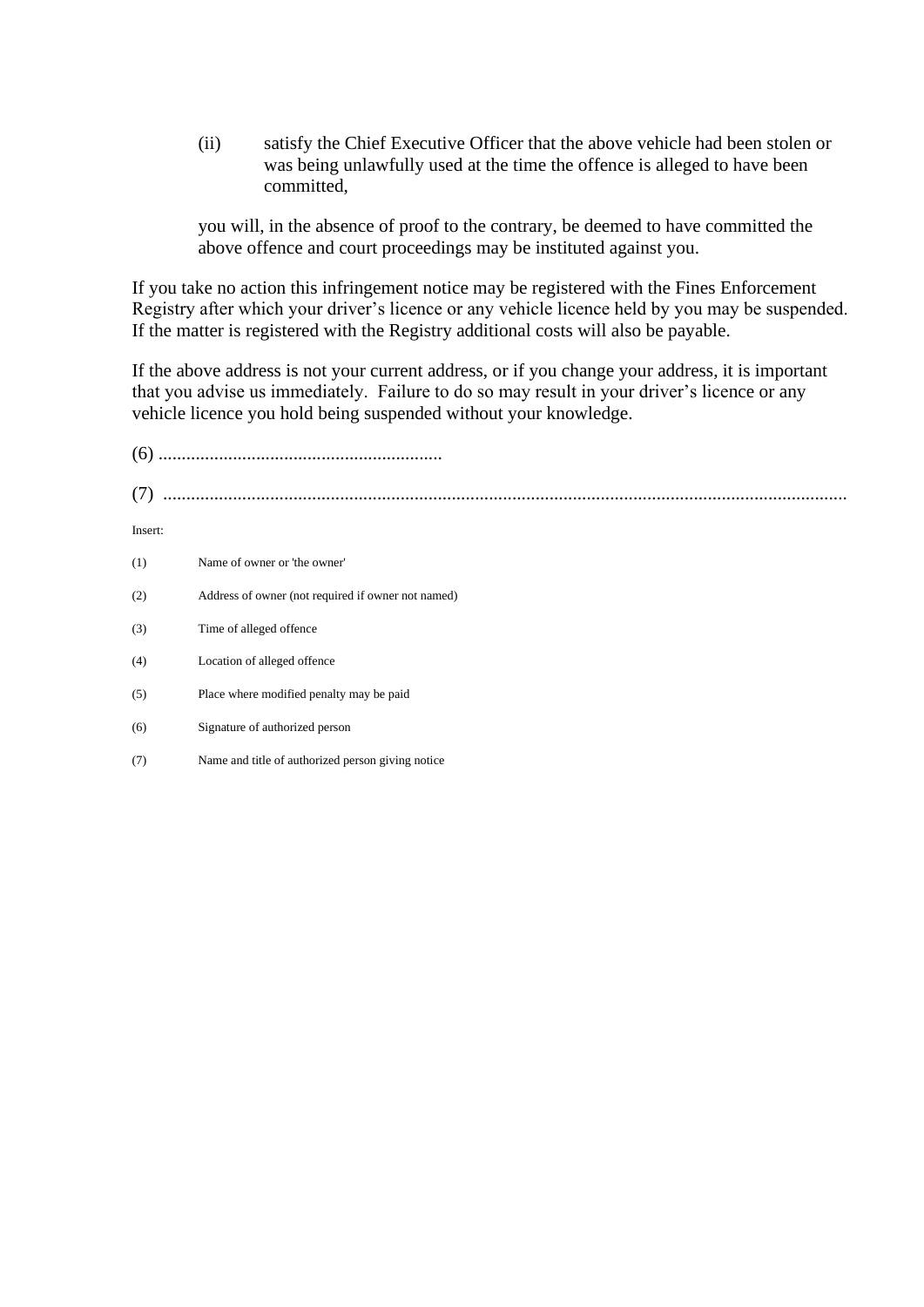# **LOCAL GOVERNMENT ACT 1995**

## FORM 4

# PARKING AND PARKING FACILITIES LOCAL LAW

## WITHDRAWAL OF INFRINGEMENT NOTICE

|         | Date  /  /                                                                     |
|---------|--------------------------------------------------------------------------------|
|         |                                                                                |
|         |                                                                                |
|         | in respect of vehicle:                                                         |
|         |                                                                                |
|         |                                                                                |
|         |                                                                                |
|         |                                                                                |
|         |                                                                                |
|         | has been withdrawn.                                                            |
|         |                                                                                |
|         | has been paid and a refund is enclosed.                                        |
|         | has not been paid and should not be paid.                                      |
|         | delete as appropriate.                                                         |
|         |                                                                                |
|         |                                                                                |
| $(4)$   |                                                                                |
| Insert: |                                                                                |
| (1)     | Name of alleged offender to whom infringement notice was given or 'the owner'. |
| (2)     | Address of alleged offender.                                                   |
| (3)     | Signature of authorized person                                                 |
| (4)     | Name and title of authorized person giving notice                              |